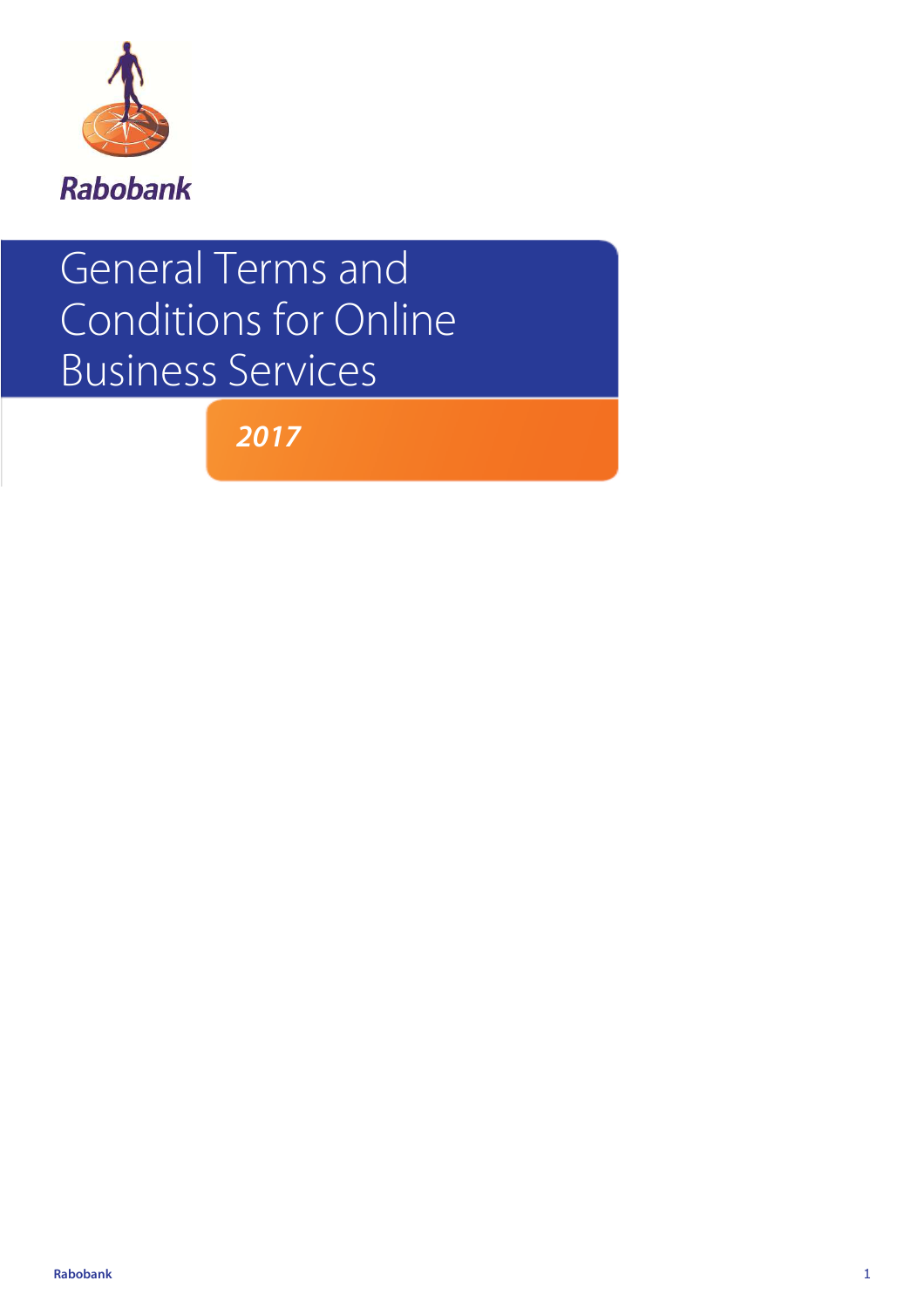# Tarieven zakelijk *Per 1 januari 2015* Section 1 What do we mean by specific words?

**We make use of specific words in the agreement and in these General Terms and Conditions. The meanings we assign to a number of these specific words are listed below.** 

| App            | an application you can use for an online service.                                                                                                                                                                                                                                                                                                                                                                                     |  |
|----------------|---------------------------------------------------------------------------------------------------------------------------------------------------------------------------------------------------------------------------------------------------------------------------------------------------------------------------------------------------------------------------------------------------------------------------------------|--|
| Messages       | an inbox in Rabo Internet Banking (Professional) and Online Banking in which we may post information for<br>you.                                                                                                                                                                                                                                                                                                                      |  |
| Security code  | a personal and secret code, such as the PIN code for a card, the login code or signing code of the Rabo<br>Scanner, the I code or the S code for the Random Reader, or the access code for Online Banking or the<br>Rabofoon.                                                                                                                                                                                                         |  |
| User           | every natural or legal person who may perform legal and other acts in an online service on your behalf.                                                                                                                                                                                                                                                                                                                               |  |
| Appliance      | an aid that we provide to you for the use of an online service, for example a Rabo Scanner or a card.                                                                                                                                                                                                                                                                                                                                 |  |
| Incident       | an event that results in you or a user realising or suspecting that someone else can make use of your account,<br>device, card, security code and/or online service.<br>This can, for example, occur following the loss, theft, misuse or forgery of a card and/or security code.<br>This can also be indicated by the occurrence of an odd or unusual situation, such as a change in the login<br>procedure for your online service. |  |
| Information    | all notices, confirmations, documents, general and product terms and conditions as well as amendments<br>thereto, manuals or instructions, account and other statements and commercial and other communications<br>that we provide to you.                                                                                                                                                                                            |  |
| Online service | we use this term to refer to Rabo Internet Banking (hereinafter referred to as "RIB"), Rabo Internet Banking<br>Professional (hereinafter referred to as "RIB Pro"), Online Banking, Rabofoon and other joint or individual<br>online services that we provide to you.                                                                                                                                                                |  |
| Agreement      | all agreements between you and us on online services and their use, including these General Terms and<br>Conditions and instructions.                                                                                                                                                                                                                                                                                                 |  |
| Card           | a bank or other card or credit card that you can use for online services.                                                                                                                                                                                                                                                                                                                                                             |  |
| Account        | every account you hold with us that you may access using online service. This can be an account in your<br>name, a joint account which includes your name or an account you are authorised to access on behalf of the<br>holder.                                                                                                                                                                                                      |  |
| Device         | a unit registered with us for the use of an online service.                                                                                                                                                                                                                                                                                                                                                                           |  |
| You/Client     | the natural or legal persons with whom we have jointly and individually concluded the agreement. "You" and<br>"client" also refer to all your legal successors.                                                                                                                                                                                                                                                                       |  |
| Instructions   | the regulations, manuals, directions, instructions, requirements and limitations relating to and governing the<br>use of online services as posted on our website or brought to your attention in a message to your "Messages"<br>or communicated to you by other means.                                                                                                                                                              |  |
| Website        | www.rabobank.nl or a website in replacement thereof, including subpages and links.                                                                                                                                                                                                                                                                                                                                                    |  |
| We/Bank        | the bank with which you have concluded the agreement. "Bank", "We" and "our" also refer to all our legal<br>successors.                                                                                                                                                                                                                                                                                                               |  |
| App            | an application you can use for an online service.                                                                                                                                                                                                                                                                                                                                                                                     |  |
| Messages       | an inbox in Rabo Internet Banking (Professional) and Online Banking in which we may post information for                                                                                                                                                                                                                                                                                                                              |  |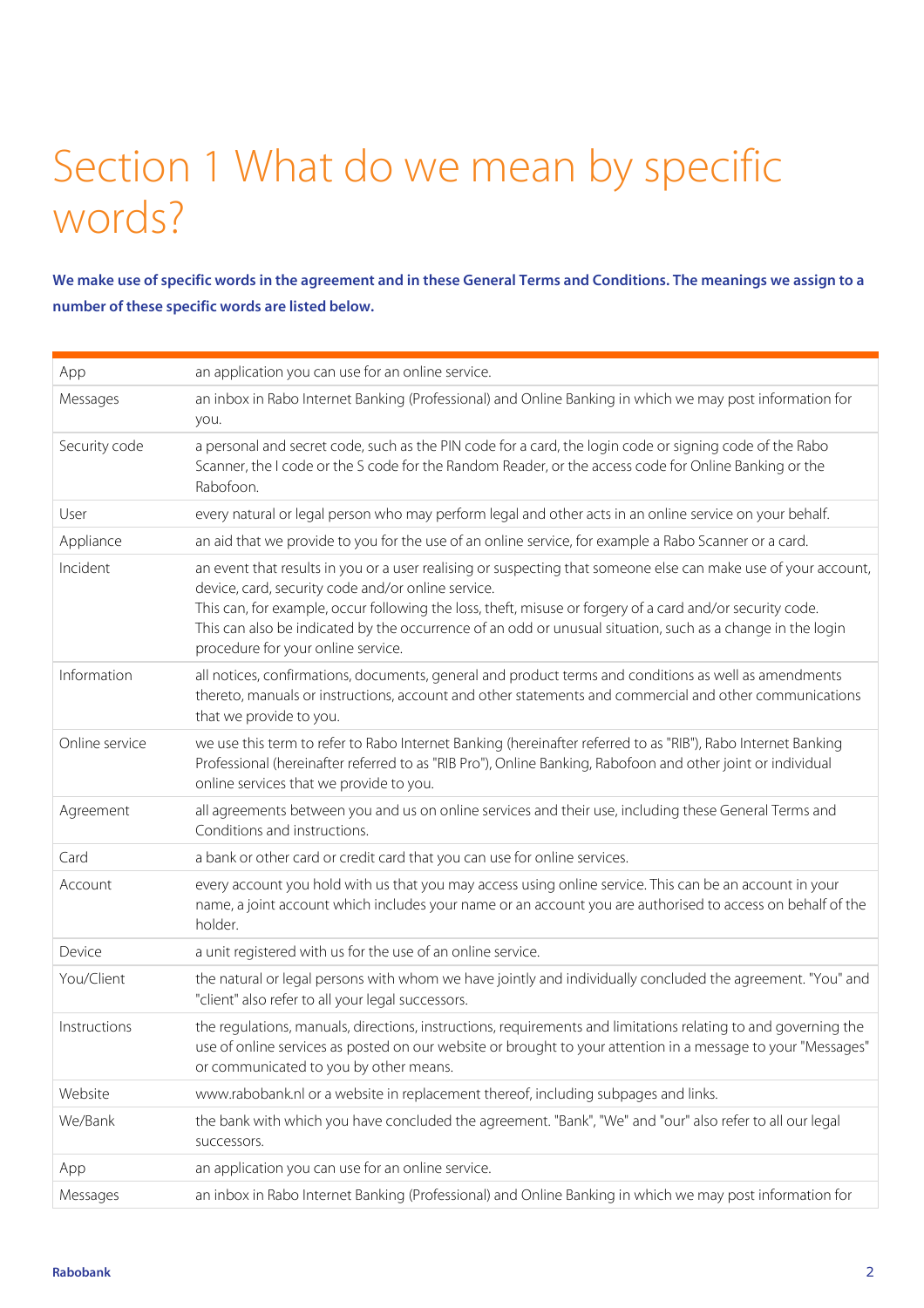|                | you.                                                                                                                                                                                                                                                                                                                                                                                                                                  |
|----------------|---------------------------------------------------------------------------------------------------------------------------------------------------------------------------------------------------------------------------------------------------------------------------------------------------------------------------------------------------------------------------------------------------------------------------------------|
| Security code  | a personal and secret code, such as the PIN code for a card, the login code or signing code of the Rabo<br>Scanner, the I code or the S code for the Random Reader, or the access code for Online Banking or the<br>Rabofoon.                                                                                                                                                                                                         |
| User           | every natural or legal person who may perform legal and other acts in an online service on your behalf.                                                                                                                                                                                                                                                                                                                               |
| Appliance      | an aid that we provide to you for the use of an online service, for example a Rabo Scanner or a card.                                                                                                                                                                                                                                                                                                                                 |
| Incident       | an event that results in you or a user realising or suspecting that someone else can make use of your account,<br>device, card, security code and/or online service.<br>This can, for example, occur following the loss, theft, misuse or forgery of a card and/or security code.<br>This can also be indicated by the occurrence of an odd or unusual situation, such as a change in the login<br>procedure for your online service. |
| Information    | all notices, confirmations, documents, general and product terms and conditions as well as amendments<br>thereto, manuals or instructions, account and other statements and commercial and other communications<br>that we provide to you.                                                                                                                                                                                            |
| Online service | we use this term to refer to Rabo Internet Banking (hereinafter referred to as "RIB"), Rabo Internet Banking<br>Professional (hereinafter referred to as "RIB Pro"), Online Banking, Rabofoon and other joint or individual<br>online services that we provide to you.                                                                                                                                                                |
| Agreement      | all agreements between you and us on online services and their use, including these General Terms and<br>Conditions and instructions.                                                                                                                                                                                                                                                                                                 |

## Section 2 Which agreements govern online services?

## *1. Use of online services*

Have you concluded an agreement with us for the use of an online service? If so, you may use the online service solely for your own professional or business purposes.

## *2. What can I do with an online service?*

- 1. Our website provides information about options for the use of online services.
- 2. You can use an online service to conduct banking and other business with us on your behalf or on the behalf of others. You can, for example, conclude or amend an agreement, issue a payment order or request advice.
- 3. Have you received an agreement or amended agreement sent by us via an online service? If so, you will need to ensure that you can always consult this agreement or amended agreement in some other manner, for example by printing the agreement or downloading and saving the file to your hard disk.
- 4. Agreements concluded or to be concluded between you and us using an online service are not governed by Articles 227b (1) and 227c of Book 6 of the Dutch Civil Code.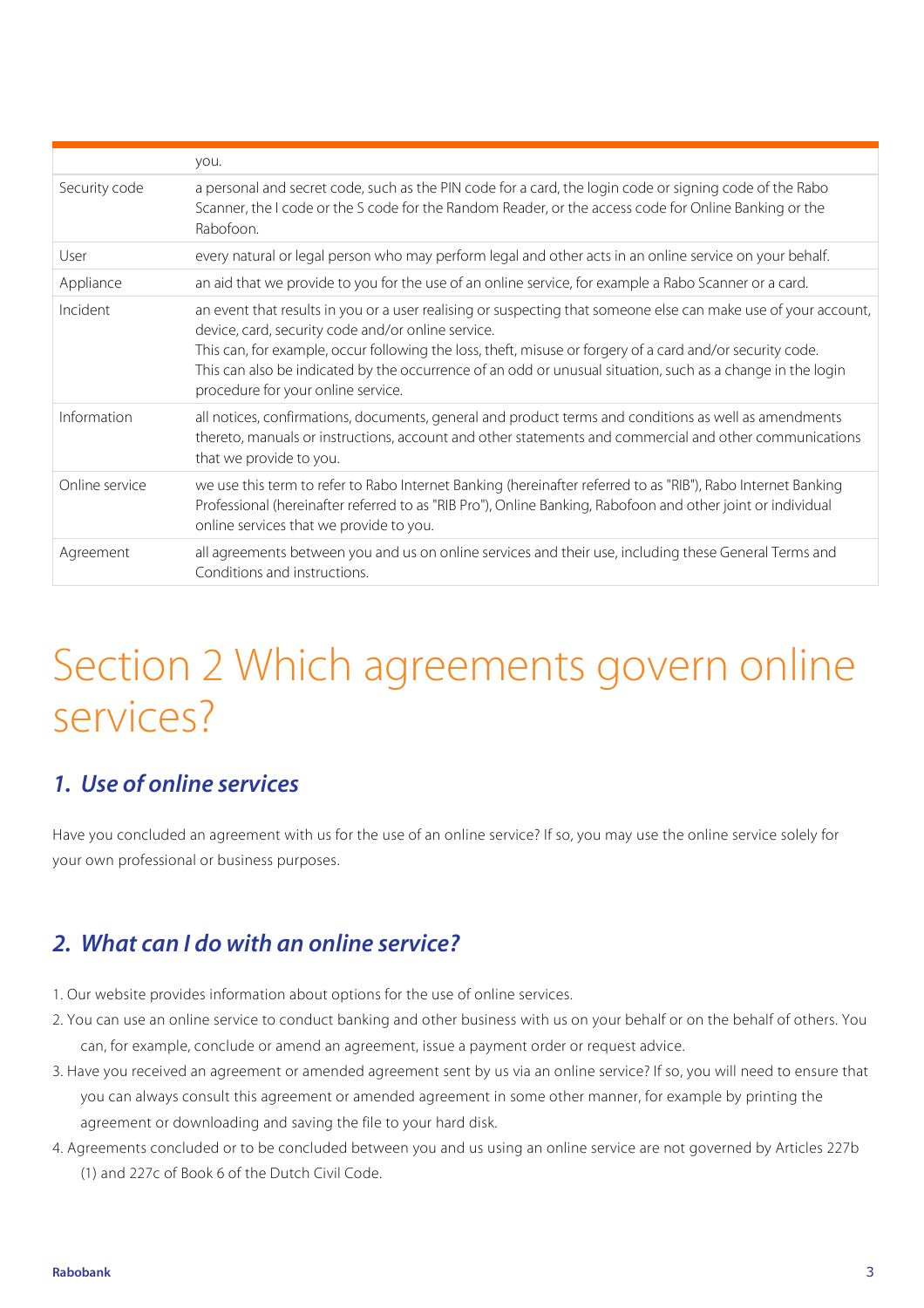thar 2015.<br>The may provide you information using an online service. This information can, for example, relate to advice you have<br>Salle service. This information or allergies and the service. This information can, for examp requested from us, or about other products that you have arranged with or via us. Further agreements about information are enclosed in the "Information" Article.

### *3. What do I need to use an online service?*

1. You need one or more security codes to make use of an online service. You also need an appliance to make use of online services, such as a card.

2. You need a card to make use of specific online services. The use of a number of cards is governed by specific product and other terms and conditions. These General Terms and Conditions specify the agreements supplementary to the agreements governing the use of a card as an appliance to access an online service.

### *4. Appliance*

- 1. You receive the appliances from us that you need to make use of our online services. You may use these during the term of your agreement. You may not pass on or sell these appliances to another person and you may not allow others to use the appliances. However, you may do so when we allow this, for example for use by a user. We may also issue you instructions for this use.
- 2. A card is strictly personal. You may not give a personal pass to another person or allow another person to make use of your card.
- 3. You may use an appliance solely for the purposes specified by us.
- 4. We determine the type of appliance and the number you will receive. When, for example, batteries are required for specific appliances, then you will need to purchase the batteries at your own expense.
- 5. The appliances remain our property and/or the property of third parties.
- 6. When we so request you:
- immediately stop using an appliance;
- destroy the appliance;
- hand in the appliance to us or another party designated by us. (Note! We will never ask you to hand in your card. You should destroy your card once you have received a replacement card).
- start using other recommended appliance.
- 7. You are responsible for loss incurred as a result of the theft or loss of, damage to and/or the destruction of an appliance. Any costs we incur in replacing or repairing this appliance will then be for your account.
- 8. When you know or suspect that there has been an incident with the card then you must immediately notify the reporting centre referred to in the "Incident reporting centre" Article.

### *5. Limits*

1. Limits are imposed on payment orders issued using various online services. These limits are published on the website.

2. You may also find, set and/or amend the limits for certain online services.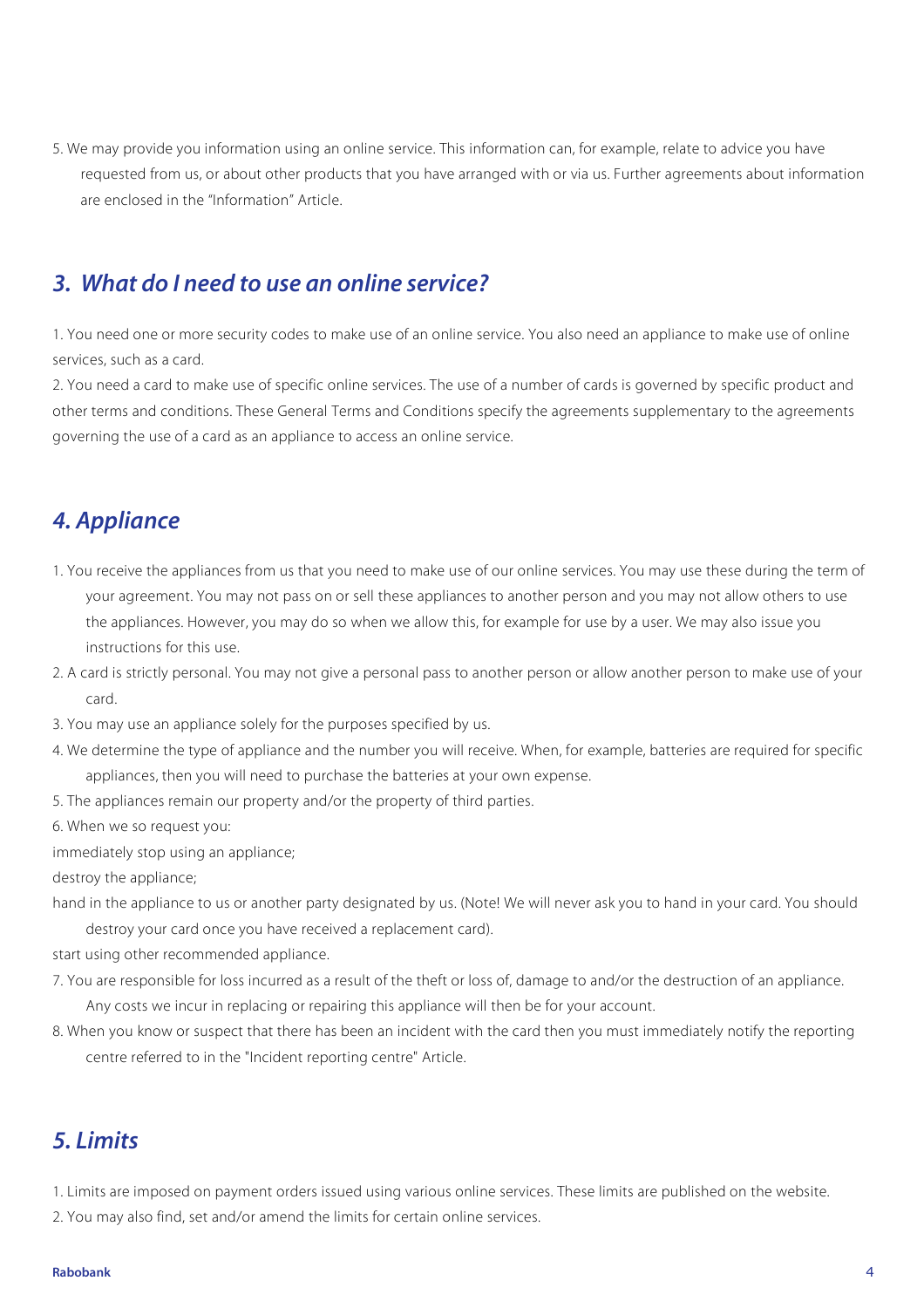a<br>3. We may amend limits and specify new limits at any required time. We will then inform you accordingly.

### *6. Liability in the event of more than one client*

#### **What is the situation when more than one client is involved, for example in a general or other partnership?**

a. Each client is jointly and severally liable. We are entitled to hold each client to account to fulfil all agreements made with us in their entirety.

b. We are also entitled to decide that one or more clients are no longer liable, or that the former spouse or former registered partner of a client is no longer liable. The other clients then remain jointly and severally liable.

c. Has a client died? If so, the joint heirs are jointly and severally liable.

d. We need to inform only one of you. We may also send notifications, make an offer and issue documentation to only one of you. You make sure that everyone receives this information.

e. When one of you gives us notification or submits a request or application then we may assume that this is on behalf of all of you.

### *7. Authorisation in the event of more than one client*

a. Are you one of several clients? Are you, for example, one of the clients in a general or other partnership or a number of legal persons in a group? If so, you authorise each other. You grant the authorisation for the performance of legal acts relating to the agreement. Each of you can then separately perform legal acts relating to the agreement. You are all bound by these acts. "Legal acts" also include, for example, establishing security or reaching further agreements with us on the online service. In all cases, these legal acts also extend to acts that relate to another party acceding to the agreement, the acceptance of, for example, joint and several liability or the amendment of the agreement.

b. Are you a legal person? If so, you authorise your director(s). This is also applicable to every future director. Is a director acting on your behalf? If so, we assume that due authorisation has been granted.

- c. The authorised person may give the authorisation to another person (right of substitution). The authorised person may also continue to make use of the authorisation.
- d. The authorisations do not expire on the death of the grantor of the authorisation, or when the court places the grantor of the authorisation under administration or guardianship.
- e. The authorisations are unconditional and can be revoked. Within this context "unconditional" means that no conditions are attached to the authorisation and "revoked" means that you can unilaterally amend or withdraw the authorisation. The other client or director is then unable to make further use of the authorisation. You can expect us to terminate acceptance of any such authorisation only once you have notified us that the authorisation has been revoked. You must notify us of any revocation in writing, unless we have agreed on another form of notification with you. The authorisation is terminated by no later than 5 working days after our receipt of this notification.
- f. We are always entitled to refuse acceptance of a legal act performed by an authorised person pursuant to the authorisation.

### *8. You also use an online service on another's behalf*

1. When you, as an authorised person, may perform legal and other acts using an online service on behalf of another person, for example concluding agreements or making payments, then the following is applicable. You are under the obligation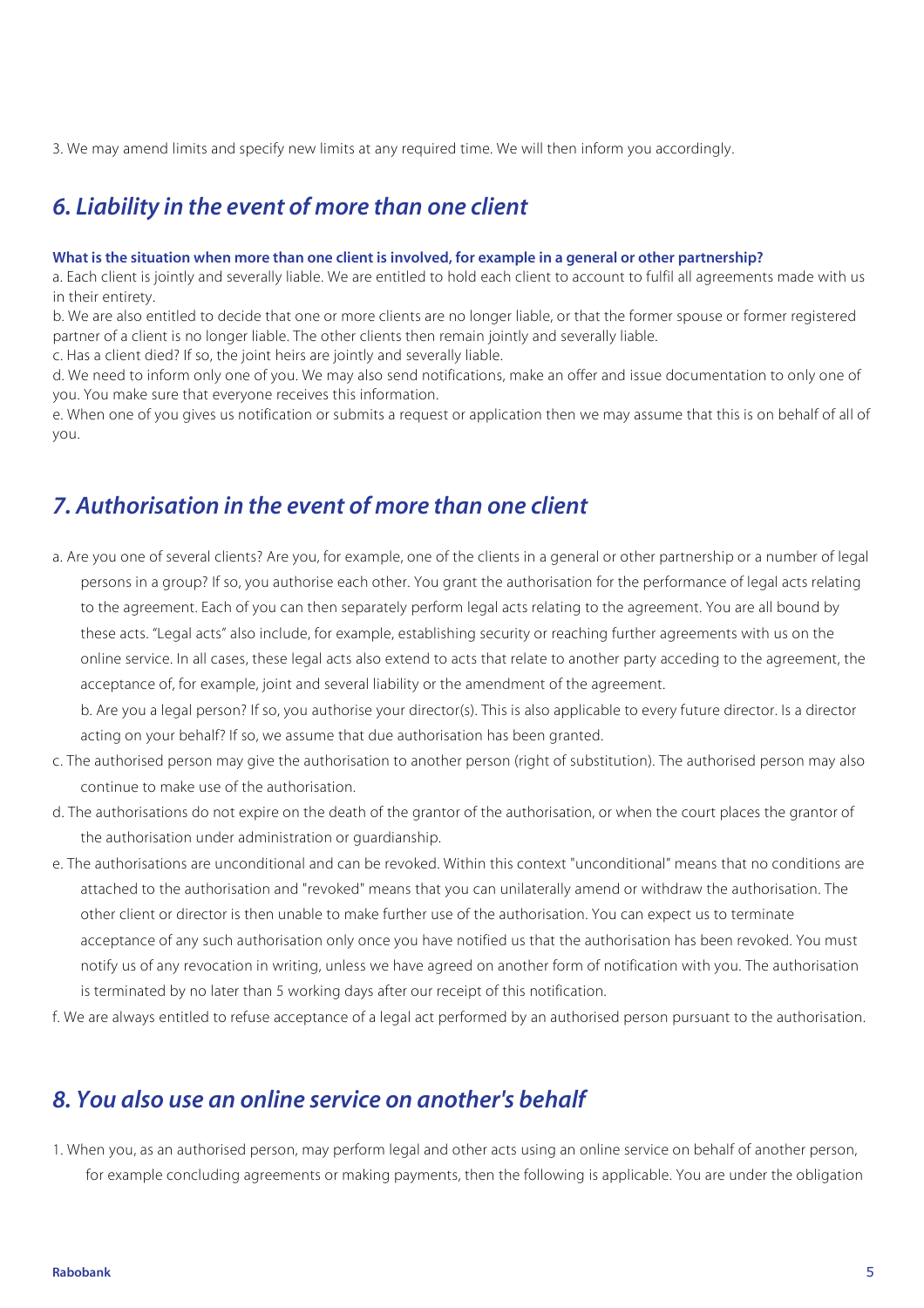to notify the grantor of the authorisation of each legal or other act that you perform on his behalf: for example, you must<br>to notify the grantor of the authorisation of each legal or other act that you perform on his beha notify the grantor of the authorisation of each agreement you conclude on his behalf.

2. Have you been granted authorisation by another person to perform legal and other acts for him using your online service? If so, you must ensure that each grantor of authorisation is always cognisant of the instructions and conditions. You must also ensure that each grantor of authorisation observes the instructions and meets the conditions in the same manner as expected from you.

9. Instructions

You are under the obligation to observe our instructions. These instructions can, for example, relate to an online service and its safe use, the card, security code and the device and its safe use, as well as to the limits or the specifications to be met by your equipment for use with an online service, etc. Instructions may also be issued on a temporary basis.

### *9. Instructions*

You are under the obligation to observe our instructions. These instructions can, for example, relate to an online service and its safe use, the card, security code and the device and its safe use, as well as to the limits or the specifications to be met by your equipment for use with an online service, etc. Instructions may also be issued on a temporary basis.

### *10. Amendments of instructions*

- 1. We may amend or replace the instructions for an online service. We shall inform you of any new or amended instructions, for example by means of an announcement on the website or a message to your Messages or by an amendment of the prevailing general or other terms and conditions.
- 2. You must ensure that each user is always familiar with the instructions and conditions. You must also ensure that each user observes the instructions and meets the conditions in the same manner as is expected from you.

### *11. Use of an online service to conduct business with third parties*

- 1. When included in the options for the use of an online service, you can also use an online service to conduct business with third parties, for example using Online Banking to apply for some forms of insurance from Interpolis.
- 2. We are not a party to any agreements you make with a third party in or via an online service. Nor are we responsible or liable for the fulfilment of the agreements reached between you and any such third party.

### *12. Use of an account in an online service*

1. We are at all times entitled to determine whether an account may or may not be used with an online service. It is also possible that some online service options may be temporarily or permanently unavailable for specific accounts.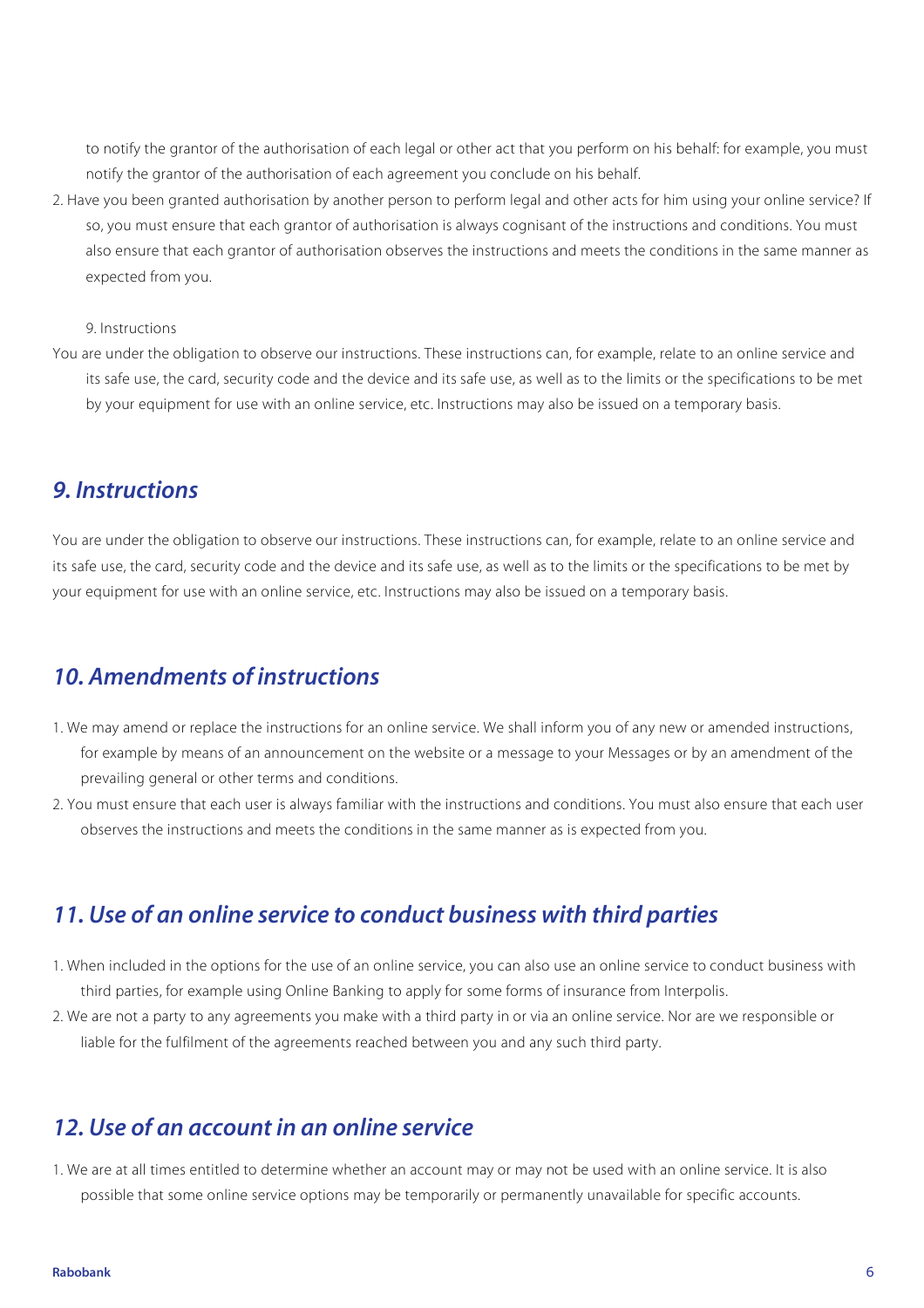.<br>2. You may state a personal description for the accounts in online services. This description is solely for your internal purposes. We do not take this description into account in our provision of services.

### *13. Binding force of legal and other acts*

- 1. Are legal and other acts including acts of disposition performed via an online service with the use of your card, device, fingerprint and/or security code? If so, you are bound by these acts. Legal acts include acts such as concluding an agreement with us or issuing us a payment order.
- 2. You are also bound by all legal and other acts another person performs on your behalf via an online service with the use of your card, device, fingerprint and/or security code, such as the actions performed by a user.

### *14. Performing acts without a signing code*

In some instances you can adjust the settings so that you can perform an act without a signing code or S code, for example a payment to an unknown beneficiary. However, this increases the risk of someone performing an act that does not meet with your approval, for example when someone makes misuse of your access code. You are also bound by any such legal acts.

### *15. Performing acts with your fingerprint*

- 1. When our apps support the use of fingerprint identification, you can enable the fingerprint scanner of your device. You are offered the following options when enabling the fingerprint scanner:
- a. the use of your fingerprint to log in, or
- b. the use of your fingerprint to log in and sign. You will then be able to log in with your fingerprint and, in certain instances, also sign with your fingerprint. Have you configured the use of your fingerprint for signing? And are you issuing a payment order? Or do you wish to conclude or amend an agreement with us? If so, you can agree to these by the use of your fingerprint when this does not require the use of your signing code.
- 2. You are not bound by legal and other acts performed via an online service with the use of your card, device, fingerprint and/or security code from the time that you have notified the reporting centre referred to in the "Incident reporting centre" Article. This has no consequences for the validity of legal acts performed before the notification of the incident.

### *16. Notifications*

- 1. Has an incident occurred? For example, concerning your card, device, security code or online service? If so, notify us as soon as possible by calling the reporting centre referred to in the "Incident reporting centre" Article. You also need to submit written notification when we so request.
- 2. You give us all other notifications in writing, unless we determine that you may or must give us notification in some other manner. Notifications must be sent to the address stated in the agreement. Are you one of several clients? If so, we assume that a notification we receive from one of you is given on behalf of all or you.
- 3. We decide how we communicate notifications or information. We can also decide to make exclusive use of an online service such as RIB (Pro). We do not then need to make use of other forms of communication.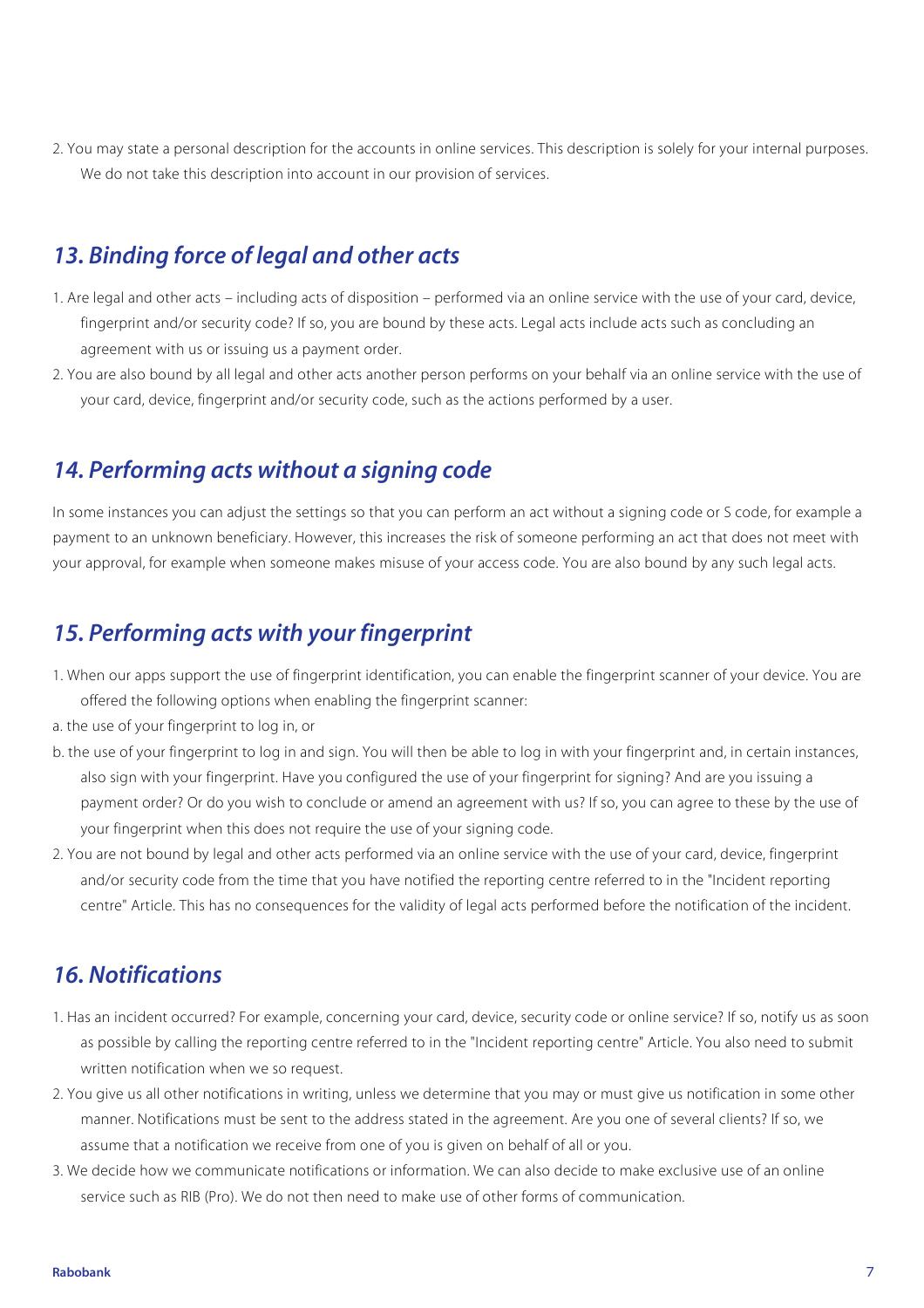### *17. Our blocking of a security code, payment instrument or device*

- 1. We are entitled to block your security code, payment instrument or device for the use of online services when we deem this to be necessary. We make prudent use of this entitlement, which we may exercise, for example, for security purposes due to unauthorised use, fraud or suspicions of fraud. We can also exercise this entitlement when we have reason to believe that you will not fulfil your payment obligations.
- 2. We shall notify you as quickly as possible of any block we impose on a security code, payment instrument or device. We shall inform you of the reasons if you so request. However, we will not inform you of the reasons when we have good reasons not to do so, for example to prevent fraud or protect the security or interests of others.
- 3. We are entitled not to implement a legal or other act performed by you or on your behalf when there are very good reasons not to do so, or when the implementation of the legal or other act is infeasible due to force majeure.
- 4. Has an event referred to in this Article occurred? If so, we will inform you accordingly. However, we are not required to inform you when:
- a. we have good reason not to do so, for example when this is undesirable for security reasons, is not permitted or can prevent fraud;
- b. when you or a user have entered an incorrect security code three times and, as a result, blocked a card or an online service;
- c. when the deactivation has or had minimal consequences for you.

## *18. Availability of our services*

- 1. We endeavour to make our online services available. However, you need to take account of the fact that our online services may not be continually available.
- a. This is important, for example, when you need to make a payment to another party before a certain date. If necessary, take measures to avoid or limit the consequences of the unavailability of our online services, for example by using other means to make the payment.
- 2. We are entitled to shut down all or part of an online service at any given time, for example for maintenance purposes or in the event of fraud or suspected fraud, or in the event of an equipment, software or infrastructure malfunction.

### *19. Modification or termination of online services*

- 1. We are entitled to modify or terminate the use of online services at any required time.
- 2. We are also entitled to terminate online services or parts of those services.
- 3. We will inform you of any such situation in advance, for example via the website or a message to your "Messages".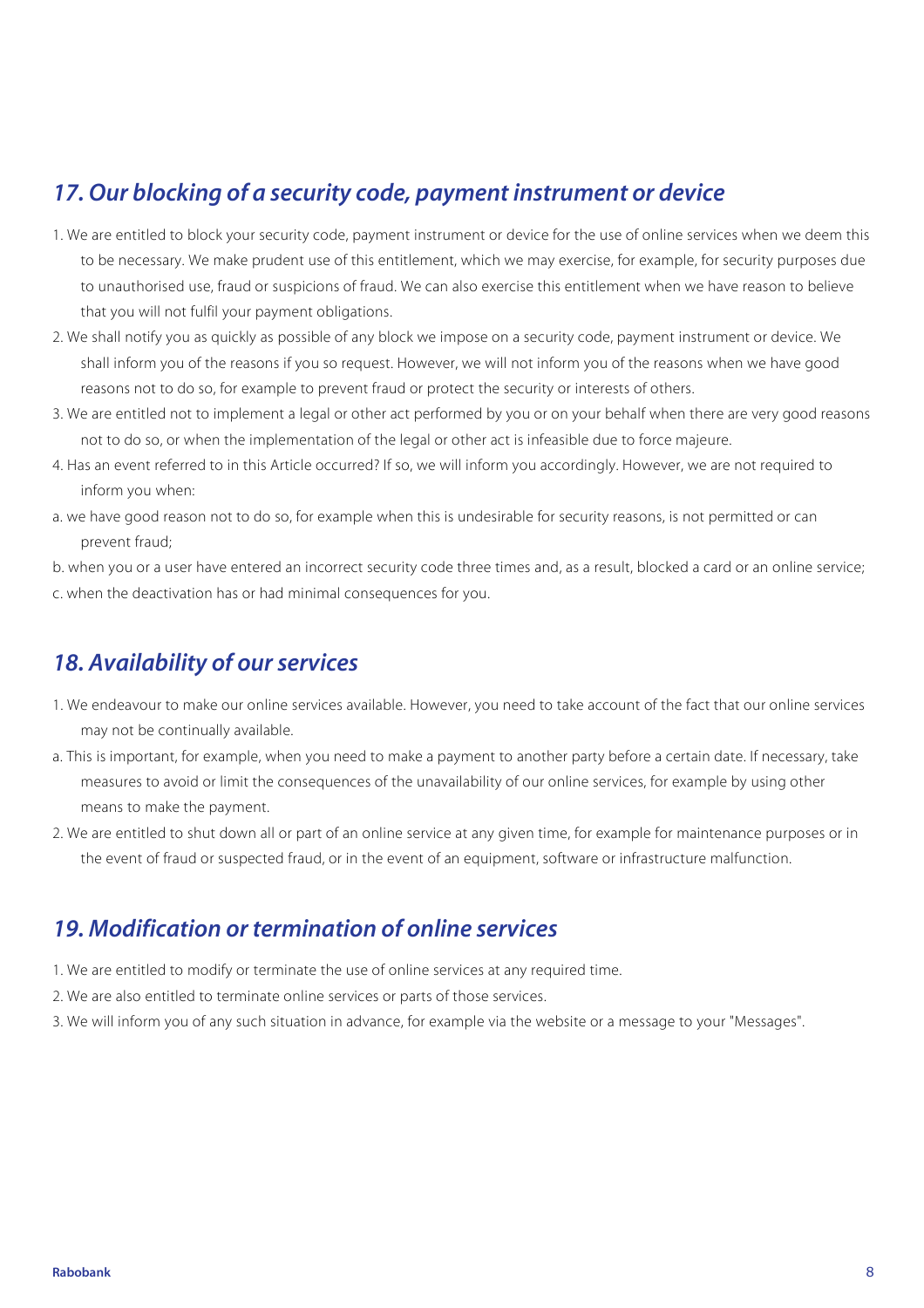## Tarieven zakelijk *Per 1 januari 2015* Section 3 How can I make secure use of online services?

### *1. What do I need to do?*

- 1. Keep your security codes secret. Your security code is strictly personal. The relevant instructions are available on the website.
- 2. Make sure that your card, credit card and device can never be used by other persons.
- 3. Protect the security of the equipment you use for your banking affairs. You must ensure that the Internet and/or telecommunication services, equipment, software and device you use are and remain suitable and secure for the use of an online service.
- 4. Check your account.
- 5. Notify us of incidents immediately and follow our instructions. The procedure to use is explained in the "Incident reporting centre" Article.
- Information about the latest security developments and instructions is available on the website. More information about a number of security instructions is enclosed below.

### *2. Incident reporting centre*

Incidents can be classified into a number of categories. The actions you need to take in the event of an incident in the various categories are explained below. The reporting centre will give you further instructions after you have given your notification. Have you incurred loss as a result of an incident? If so, you must always report the incident to the police. You must send us a copy of the resultant official report on our request.

There are three reporting centres that you can contact by telephone 24 hours a day and 7 days a week:

### **Interhelp**

Card and security code incidents. In the Netherlands: 088-722 6767 From abroad (0031) 88-722 6767

#### **Internet and Mobile Banking helpdesk**

All issues relating to our online services, apps and website. In the Netherlands: 0900-0905 From abroad (0031) 495-584 221

### **Rabo Corporate Support**

Functional and technical questions about Rabo Corporate Connect and the underlying applications.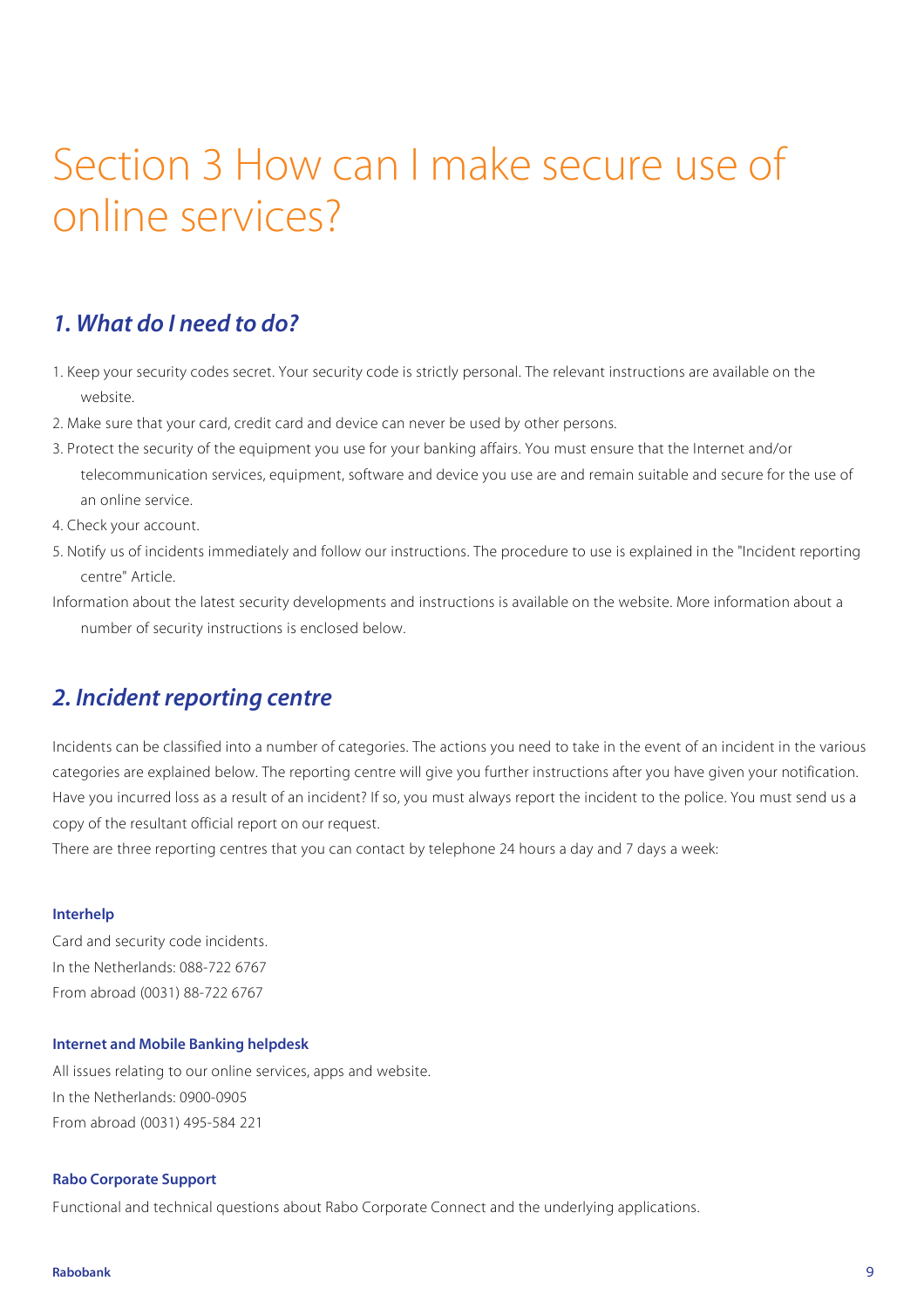Tarieven *Per 1 januari 2015*<br>Tarihi 1777<br>Per 177 januari 2016 In the Netherlands 030 712 1777 From abroad (0031) 30 712 1777

### *3. Important point for secure banking when using a browser*

Do you visit our website via a browser? If so, you must regularly check that you are still in the secure environment of our website. You can verify this by checking the address bar of your Internet browser.

### *4. Important points for secure banking with your fingerprint*

The following security instructions must be observed when using the fingerprint scanner.

1. You may not use the fingerprint scanner when the fingerprints of others have been registered on your device. You must check this before you enable the fingerprint scanner. You bear the responsibility for this.

2. Are you aware or do you suspect that something is wrong? If so, block our apps immediately and notify the reporting centre referred to in the "Incident reporting centre" Article.

3. Every user who makes use of one of our apps with this functionality on your behalf can also enable the fingerprint scanner. For this reason, you must make sure that all users are familiar with the fingerprint scanner regulations and instructions. Do you want to prevent this? If so, adjust the RIB Pro authorisations for the relevant user.

### *5. Important points for secure banking with a device*

Do you use a device for an online service? If so, you must lock your device with a security code. Other persons will then be unable to use your device for an online service or, for example, to gain ready access to your account to view the balance.

### *6. Use of Internet and/or telecommunication services, equipment and software: security*

- 1. You must make the arrangements for the availability of all Internet and/or telecommunication services, equipment (including a device) and software required to make use of an online service.
- 2. You are under the obligation to use the Internet and/or telecommunication services, equipment, security and software in a manner such that we and/or third parties cannot incur loss.
- 3. We can offer or arrange for the availability of software alongside the software referred to in this Article that provides extra security for the data connection. You will then be under the obligation to install this software. We can never be held liable for the use and/or side effects of any such software. We do not provide support for the administration, installation or maintenance.

### *7. Instructions for apps*

The use of apps for the purposes of an online service is governed by the following.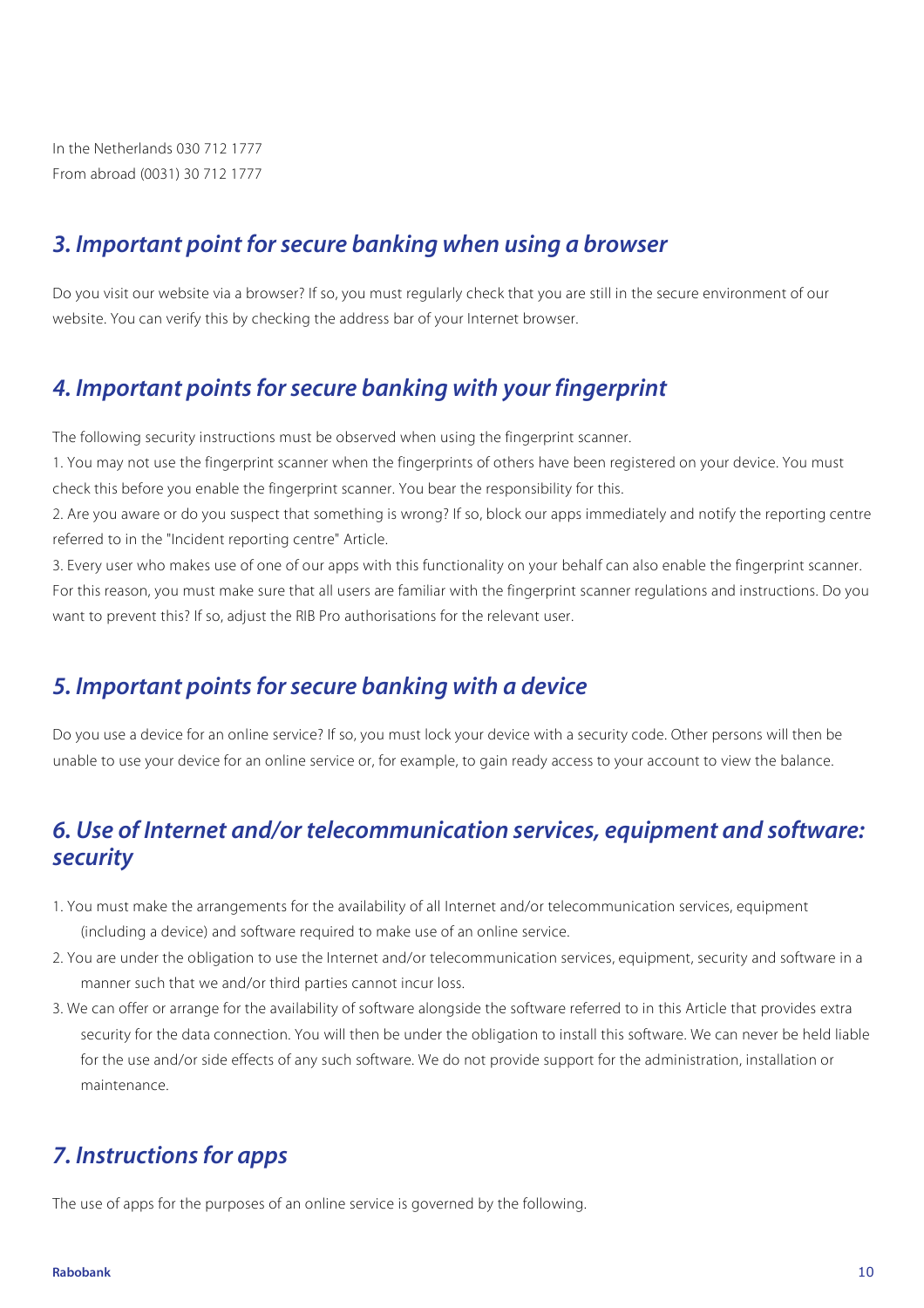the 1.<br>The 1 you must verify that the app is one or our apps before you install the app.

2. You may use the app solely for the purposes for which it is intended. You may never copy or modify the app or make it available to third parties.

3. You must delete any apps from your device that you no longer use or are no longer permitted to use. The above is also applicable when you sell the device or no longer personally use the device.

4. You must install a new version or update of our app when we so request.

5. We and the third parties we call in are not liable for any direct or indirect loss incurred as a result of malfunctions of or errors in apps or updated apps or as a result of their use, or for any direct or indirect loss incurred as a result of an app or an updated app that does not function in combination with your device, for example because the memory of the device is full.

6. These General Terms and Conditions and any conditions attached to the use of extra services, where relevant, remain applicable during the entire period in which you use our app.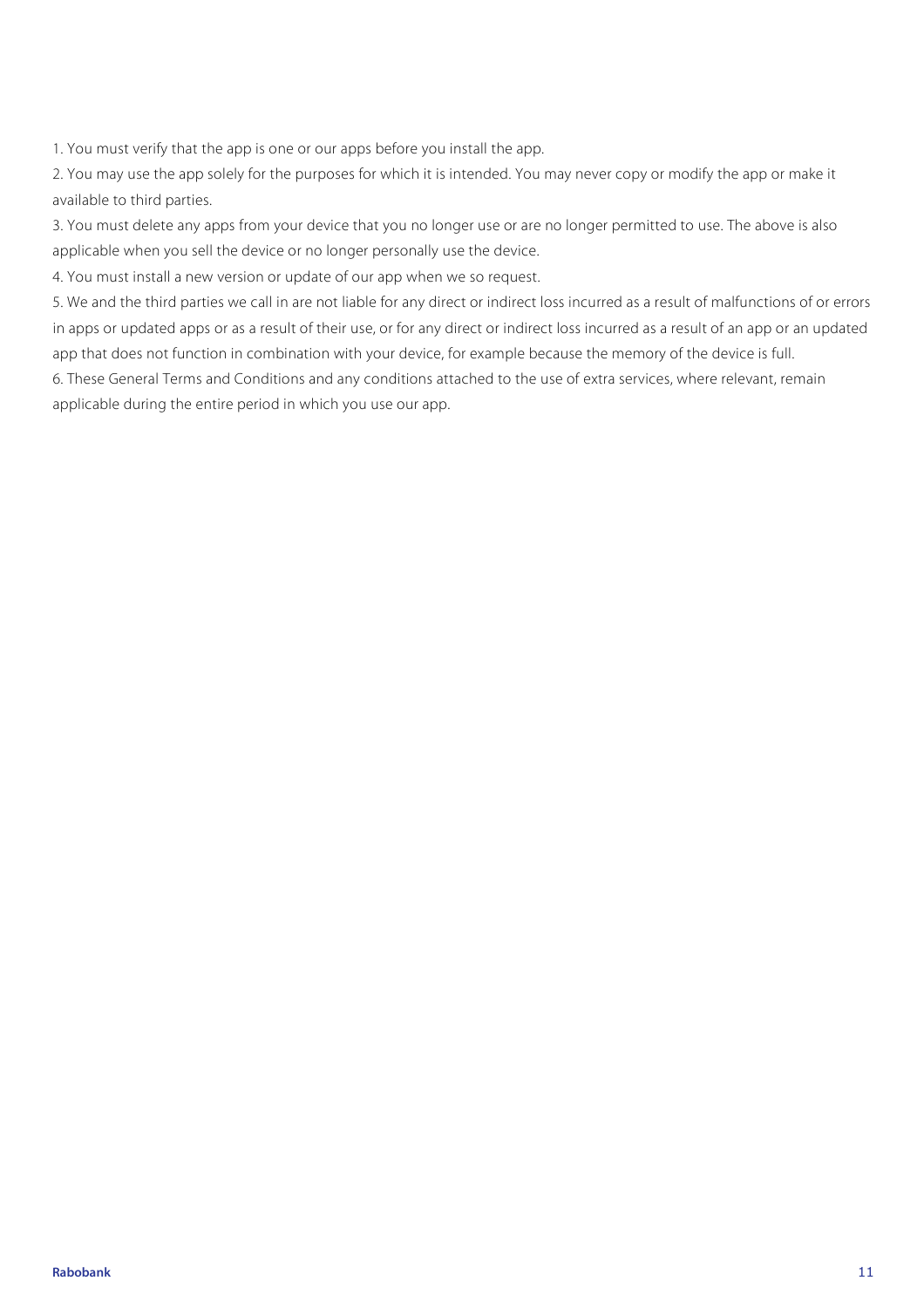## Tarieven zakelijk *Per 1 januari 2015* Section 4 Which online Services do we offer?

### *1. Rabo Internet Banking (RIB) and Rabo Internet Banking Professional (RIB Pro)*

Do you visit our website via your browser? And do you then use the Rabo Scanner to create a security code? If so, then you use Rabo Internet Banking (RIB) or Rabo Internet Banking Professional (RIB Pro).

### *2. Rabo Internet Banking Professional (RIB Pro)*

Do you use RIB Pro? If so, you are also governed by the following agreements.

1. You can reach agreements with us on the legal and other acts that may be performed using a specific card and/or security code. You can also configure these using this online service. You or a user can perform these legal and other acts.

2. Your card or a card of one of you does not have any restrictions on use other than a limit. These cards can be used to perform all legal and other acts that can be performed with the online service.

3. We are entitled to expand, limit and/or amend the authorisations and/or rights linked to a card, either temporarily or permanently, and at any required time.

4. A card and the accompanying security code, irrespective whether the code can be used solely for RIB Pro, are strictly personal. You and/or the user may not make these available to another person or allow another person to make use of them. 5. Are you requesting a card and/or security code for a user? If so, you must configure the authorisations for the relevant user. We assume that the user may perform all the legal and other acts that may be performed pursuant to the authorisations you have configured for the relevant user. You must inform the user of the rights and authorisations assigned to him.

6. Is the user for whom you are requesting the card unknown to us? If so, the user will first need to identify himself to us. We can also request you to take care of this on our behalf.

7. You must give us all the information about your users when we so request.

8. When you or the user know or suspect that there has been an incident with a card and/or security code then you must immediately notify the reporting centre referred to in the "Incident reporting centre" Article.

### *3. Use of Rabo Direct Connect (RDC) in combination with Rabo Internet Banking Professional (RIB Pro)*

- 1. Do you or a third party contracted by you use Rabo Direct Connect to send individual or batches of payment orders and direct debit orders? If so, the individual or batches of payment orders and direct debit orders are automatically passed on to RIB Pro.
- 2. You give permission for the performance of these individual or batches of payment orders and direct debit orders in RIB Pro. You can also withdraw these individual or batches of payment orders and direct debit orders in RIB Pro. The method you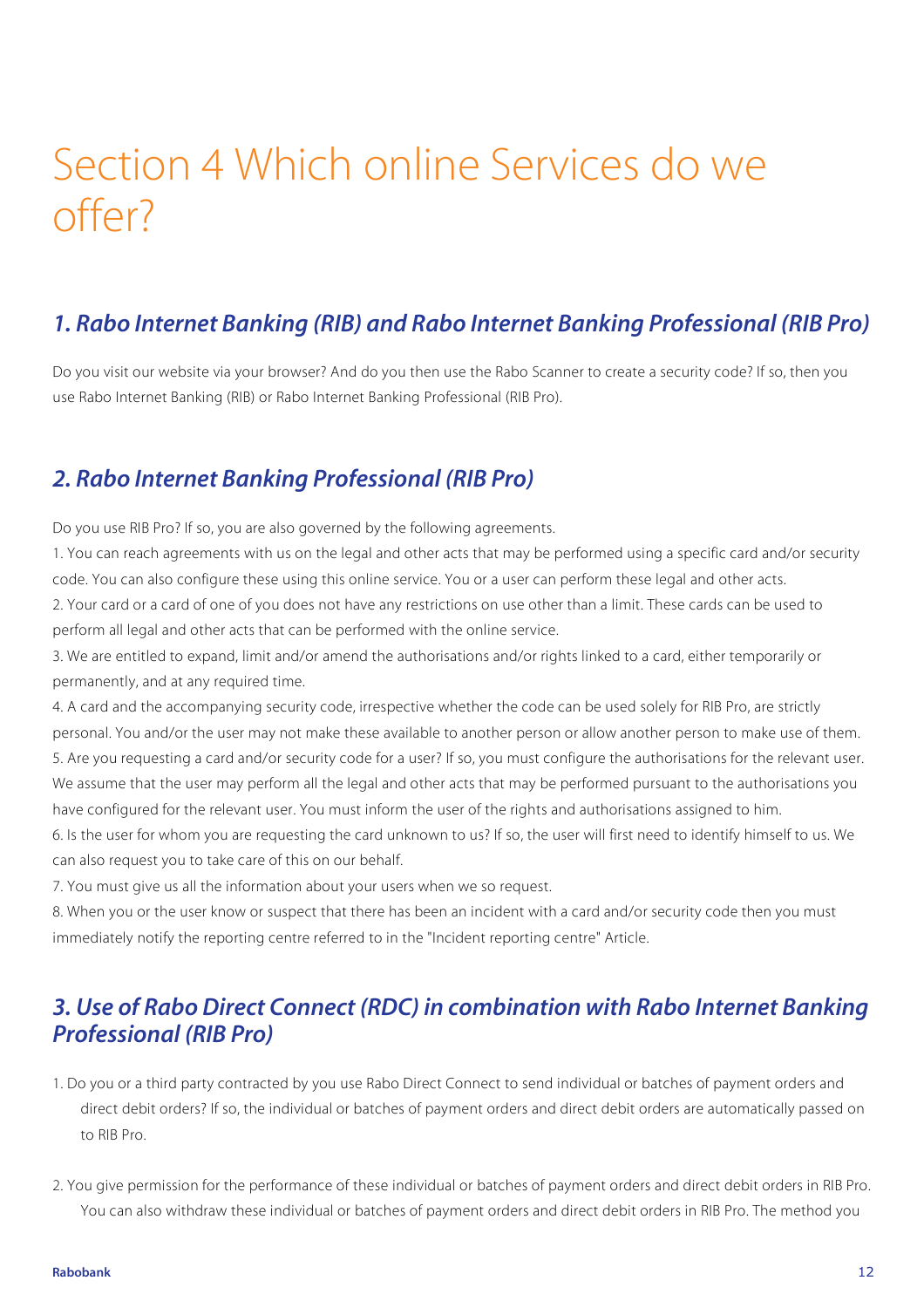use to grant permission for the performance or withdrawal of these individual or batches of payment orders and direct<br>use to grant permission for the performance or withdrawal of these individual or batches of payment orde debit orders is governed by the agreements laid down in these General Terms and Conditions and the conditions for the account.

### *4. Online Banking and Mobile Banking*

Do you open our banking app? And do you then use a security code or your fingerprint to log in? If so, you use Online Banking, unless the mobile environment reveals that you are using Rabo Mobile Banking.

1. All you need to do to reach agreement with us on the use of these online services is to notify us and register your device. You need a card, security card and an appliance to do so.

2. You need Rabo Internet Banking to make use of Online Banking. This may change in the future. We will inform you of any such development.

### *5. Services in apps*

- 1. You can also make use of services offered by specific apps. Information about these services is available in the app or on the website.
- 2. Our app services can be governed by other or additional conditions. We may also wish to reach separate agreements before you can make use of these services.
- 3. We can also offer you the option of making use of these apps to receive services from other parties. The agreement laid down in the "Use of an online service to conduct business with third parties" Article will then also be applicable.
- 4. We can terminate one or more services provided by us. We can also terminate the option to make use of the services provided by third parties. We will inform you of any such decision in advance.

### *6. Rabo Alerts and Balance SMS*

- 1. A Rabo Alert is a message from us that we send by text message (SMS) or email to the mobile phone number or email address that you provided us. A Balance SMS is a text message we send with balance information. We may charge a fee for this service.
- 2. We may send you an alert or SMS without your permission, for example for security reasons. You are then under the obligation to promptly comply with the instructions in the alert or SMS.
- 3. You notify us of any changes relating to Rabo Alerts and Balance SMS using RIB (Pro), for example the change of your email address or mobile phone number. You also use RIB (Pro) to terminate or block Rabo Alerts and Balance SMS.
- 4. We send Rabo Alerts and Balance SMS without any further codes or other security measures. You are responsible for maintaining the confidentiality of the content of Rabo Alerts or Balance SMS.
- 5. Should the equipment on which you can receive Rabo Alerts and/or Balance SMS be stolen or mislaid then you can block the reception of these messages using RIB (Pro). You should also do so when you receive Rabo Alerts and another person has gained access to your email address.
- 6. We are not liable if you do not receive a Rabo Alert or Balance SMS or do not receive the message in time, for example due to a malfunction of equipment or connections.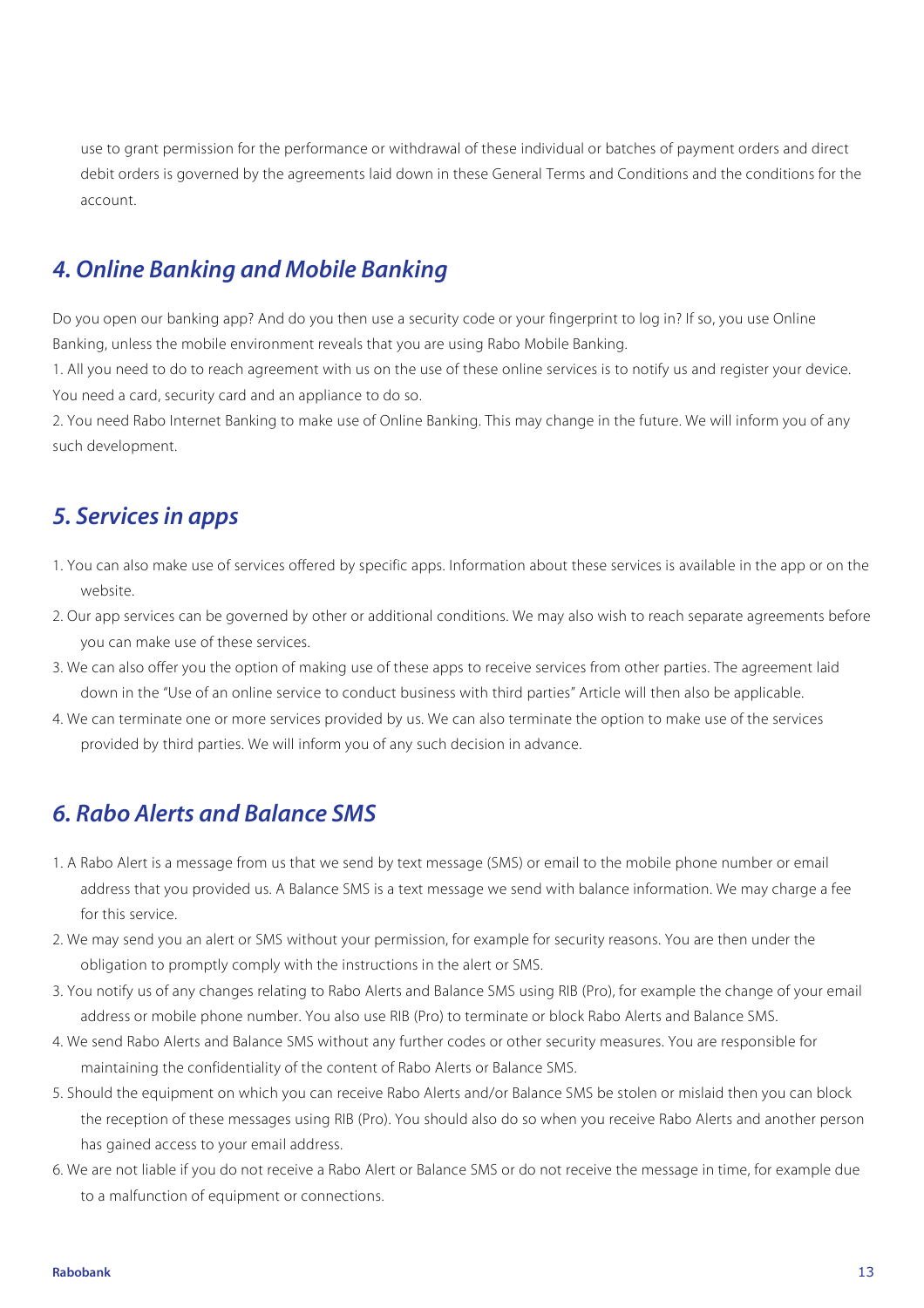## *7. Rabofoon*

### **Use of Rabofoon**

- 1. You can use Rabofoon when you have requested and received a Rabofoon security code from us.
- 2. This is the same code that you use for Online Banking, Rabo Mobile Banking and the Rabo Wallet.
- 3. You can use Rabofoon with a suitable landline or mobile phone.

#### **Making payments using Rabofoon**

- 1. You can also use Rabofoon to issue payment orders.
- 2. When we receive a Rabofoon payment order on a day other than a working day or after the end of the working day then the payment order is deemed to have been received on the next working day.
- 3. You issue the payment order using the telephone buttons. You then confirm the payment order in accordance with the Rabofoon instructions. We have received the payment order once our systems register that you have pressed the confirmation button.
- 4. When you use Rabofoon for transfers you must use the IBAN as the unique identifier. When you use Rabofoon for a transfer we convert the account number you have entered into the beneficiary's IBAN. When we do so you must check that the beneficiary's IBAN is correct. We then use this IBAN to perform the payment order.
- 5. Transfers to an own account are subject to a limit. Payment orders for transfers to a known account issued using Rabofoon are subject to one limit for each client or user.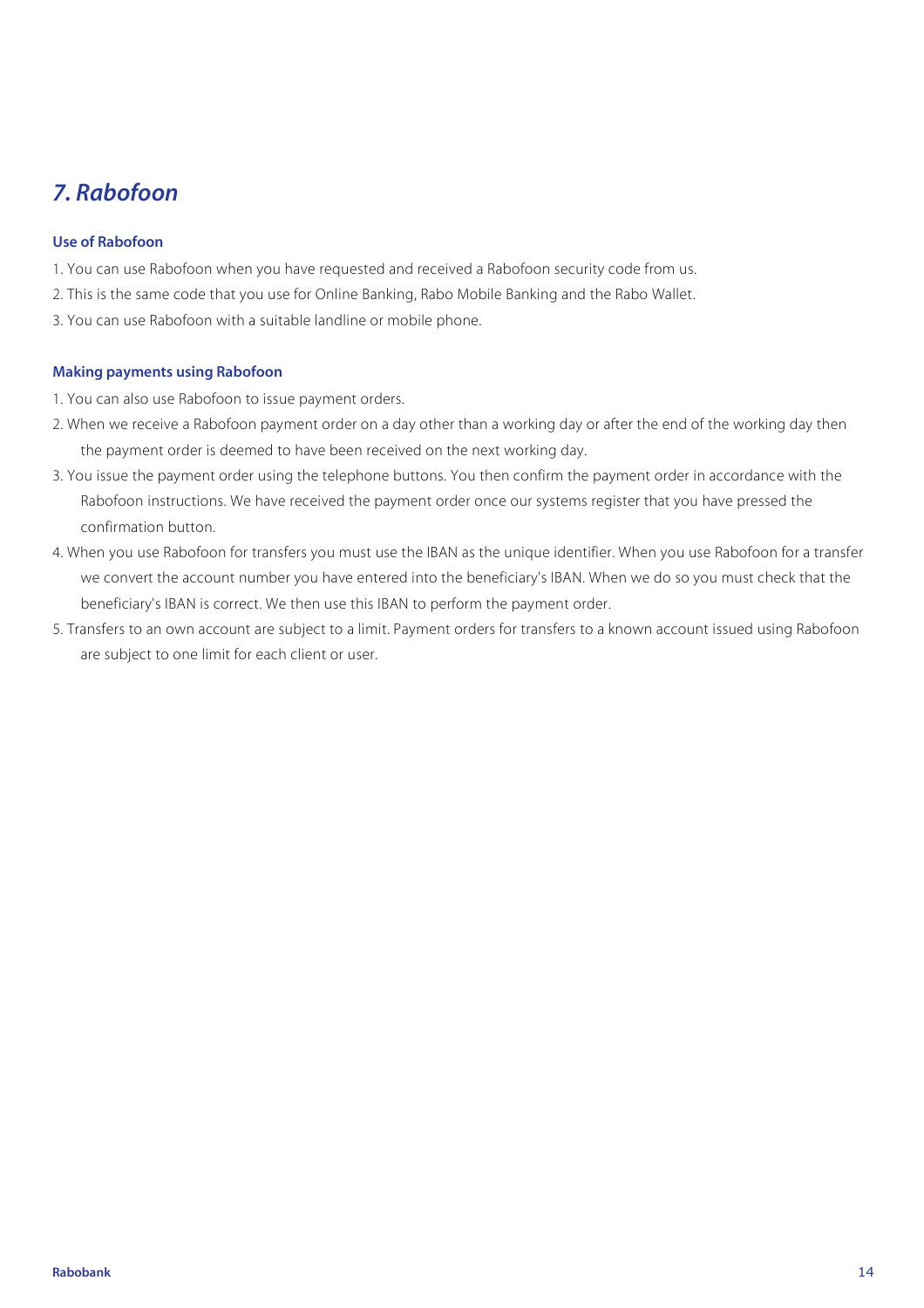# Tarieven zakelijk *Per 1 januari 2015* Section 5 Payment transactions using an online service

### *1. Payment using an online service*

Do you use an online service to make payments? If so, the payment order and the account are also governed by the conditions for the account. These General Terms and Conditions specify the agreements supplementary to the agreements governing the use of the account for payments using an online service, for example the agreements on the maximum term for the performance of a payment order.

The above is also applicable when you make a payment on the behalf of another person who has authorised you to do so.

## *2. Payment orders issued with iDEAL (Mobile)*

Do you use an online service to make payments using iDEAL? If so, the following are also applicable:

1. The amount of the payment order and any other details, where applicable, are automatically included in the payment order. Check the amount of the payment order and any other details to verify that they are correct.

2. You do not need to check the beneficiary's unique identifier (the IBAN) when making an iDEAL or iDEAL Mobile transfer. However, you do need to check the other particulars.

3. An iDEAL payment order is irrevocable once you have confirmed the payment order.

### *3. Payment orders with a signing code or S code via Rabo Internet Banking (Professional), Online Banking or Rabo Mobile Banking*

- 1. You can issue payment orders with the signing code or S code via Rabo Internet Banking (Professional), Online Banking or Rabo Mobile Banking. You must always use the signing code or S code with Rabo Internet Banking(Professional). You use the signing code or S code with Online Banking and Rabo Mobile Banking only when we ask you to do so.
- 2. You confirm a payment by signing the payment order. You do so by entering a signing code or S code and then pressing the confirmation button. When you sign a payment order with the signing code created with the Rabo Scanner then you must check the payment order displayed on the Rabo Scanner's screen to verify that the payment order is the order that you wish to issue. This is important, as the payment order displayed on the Rabo Scanner's screen is the payment order that we will perform.
- 3. When we receive the payment order on a day other than a working day or after the end of the working day then the payment order is deemed to have been received on the next working day.
- 4. We have received the payment order as soon as notify you of its receipt via Rabo Internet Banking (Professional), Online Banking or Rabo Mobile Banking.
- 5. Payment orders issued using the signing code or S code are subject to limits for each signing code or S code. The default limits are available on the website. You can adjust the default limits. Information about the method used to do this is available on the website.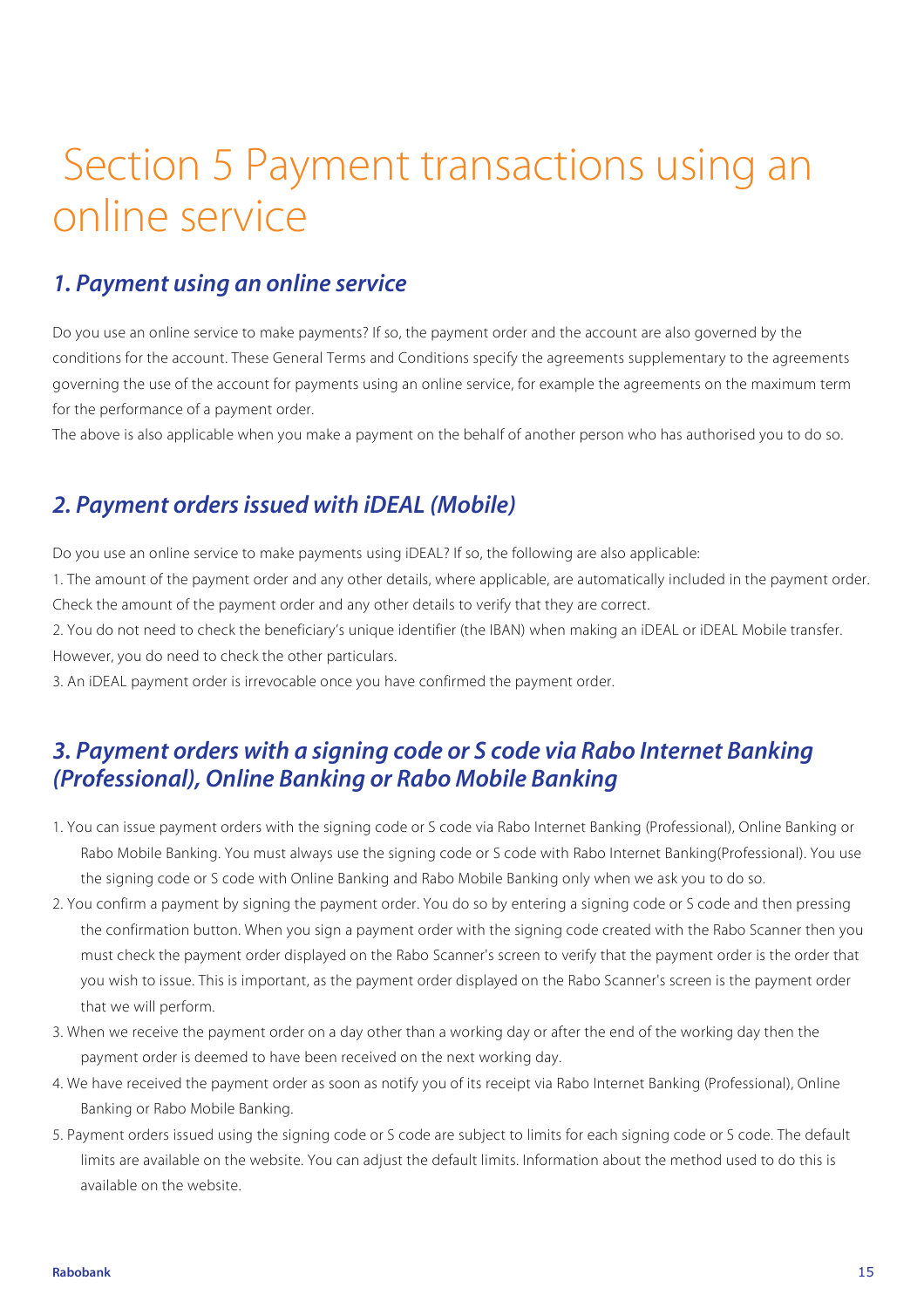e<br>6. Have you confirmed one or more payment orders? If so, for security reasons we may request an additional confirmation from you, for example in the form of an additional signing code or S code entered by you or another user. When we request additional confirmation then the time at which the payment order is received is deemed to be the time at which we receive the additional confirmation.

### *4. Payment orders without a signing code or S code via Online Banking and Rabo Mobile Banking But with the confirmation button*

- 1. Can you use Online Banking and Rabo Mobile Banking? If so, you can issue payment orders without a signing code when you have configured this option.
- 2. When we receive the payment order on a day other than a working day or after the end of the working day then the payment order is deemed to have been received on the next working day.
- 3. Have you issued a payment order using Online Banking or Rabo Mobile Banking? And have you adjusted the configuration to enable you to confirm the payment order without a signing code? If so, you confirm the payment order by pressing the confirmation button displayed on the screen with the payment order. We may also, for security reasons, request you to enter a security code.
- When you have configured your device for the use of the fingerprint scanner you can also confirm the payment order with your fingerprint when the signing code is not required.

### *5. Transfers between "own accounts"*

- 1. You can issue a payment order as referred to in the "Payment orders without a signing code or S code via Online Banking and Rabo Mobile Banking But with the confirmation button" Article for transfers between accounts in your name or a joint account which includes your name and which you can use in autonomy, or accounts that you can access as an authorised person or legal representative.
- 2. We refer to these accounts, which must be listed in your RIB (Pro), as "own accounts".
- 3. We determine which accounts are deemed to be own accounts.
- 4. Transfers to own accounts are subject to a limit.

### *6. Transfers to known beneficiaries with Online Banking, Rabo Mobile Banking and iDEAL Mobile*

- 1. You use Online Banking and Rabo Mobile Banking to issue a payment order as referred to in the "Payment orders without a signing code or S code via Online Banking and Rabo Mobile Banking But with the confirmation button" Article for transfers to a known beneficiary. A known beneficiary has an IBAN to which you have made a transfer using a signing code within the past 15 months.
- 2. You can also use iDEAL Mobile to issue a payment order as referred to in the "Payment orders without a signing code or S code via Online Banking and Rabo Mobile Banking But with the confirmation button" Article for transfers to a known beneficiary. A known beneficiary for Online Banking and Rabo Mobile Banking is also a known beneficiary for iDEAL Mobile.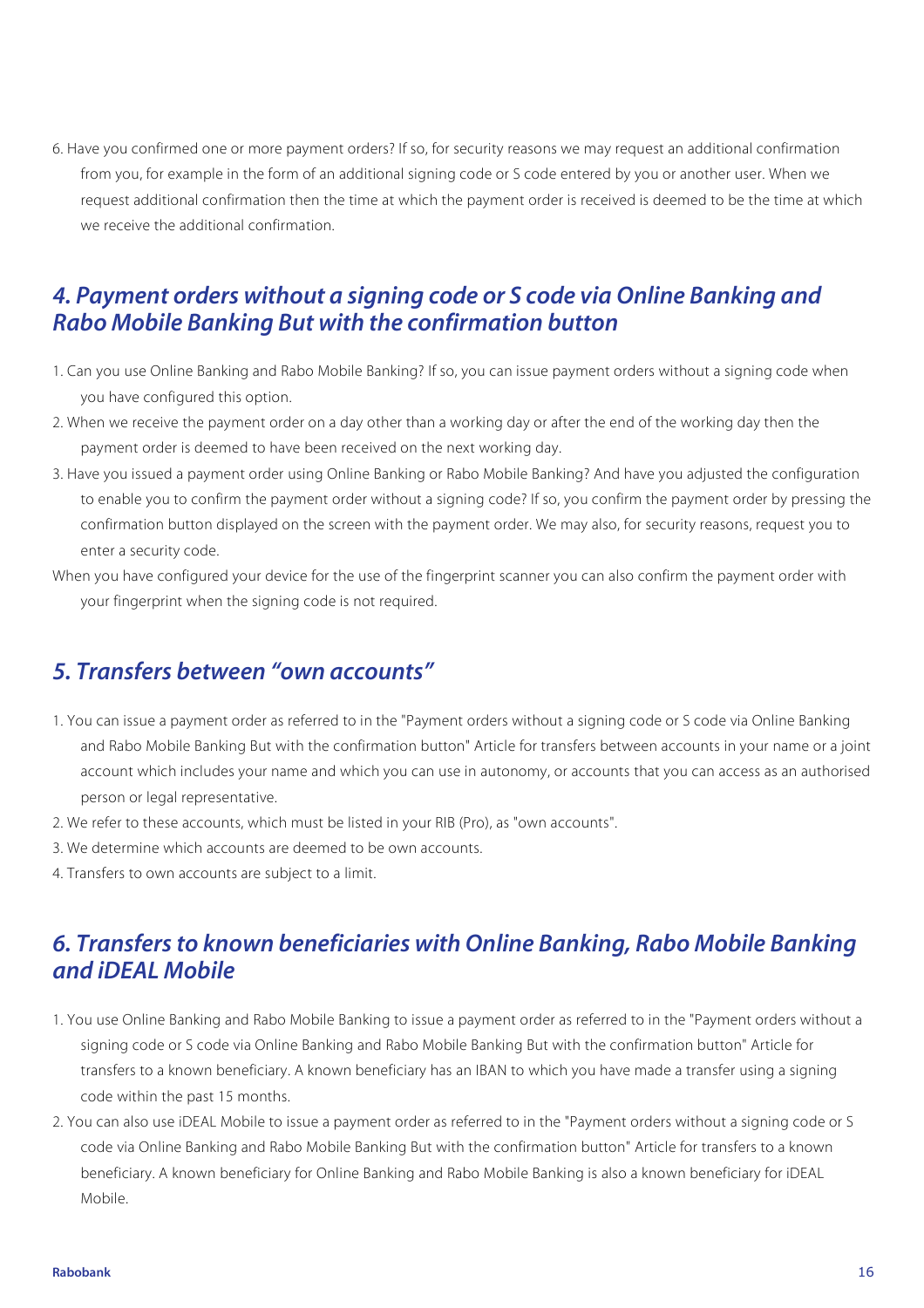.<br>3. However, this is not the case in the event of an iDEAL payment order crediting a person other than the beneficiary. Then the beneficiary is a "known beneficiary" only when the IBAN in combination with the name of the other person and any other details, where relevant, are identical. Consequently, in some cases a known beneficiary for Rabo Mobile Banking is not a known beneficiary for iDEAL Mobile.

### *7. Transfers to unknown beneficiaries with Online Banking, Rabo Mobile Banking and iDEAL Mobile*

- 1. You can use Online Banking or Rabo Mobile Banking, with or without iDEAL Mobile, to issue a payment order without signing code to make a transfer to an unknown beneficiary. For Online Banking or Rabo Mobile Banking and iDEAL Mobile, an unknown beneficiary is an IBAN of an account that is not an own account or of a known beneficiary.
- 2. Payment orders to an unknown account issued using Online Banking, Rabo Mobile Banking, iDEAL Mobile and Rabofoon are subject to one limit for each user.
- 3. You can adjust this limit. You can increase this limit using a signing code in Online Banking or Rabo Mobile Banking. Do you wish to reduce this limit? You do not need a signing code to do so.
- 4. We determine the maximum limit you can configure for these payment orders.
- 5. Have you reached one of the limits referred to in this Article? Or did you issue a payment order using a method other than the methods laid down in this Article? If so, you will receive the requisite notification.
- 6. You then confirm the payment order using the method laid down in the "Payment orders with a signing code or S code via Rabo Internet Banking (Professional), Online Banking or Rabo Mobile Banking" Article.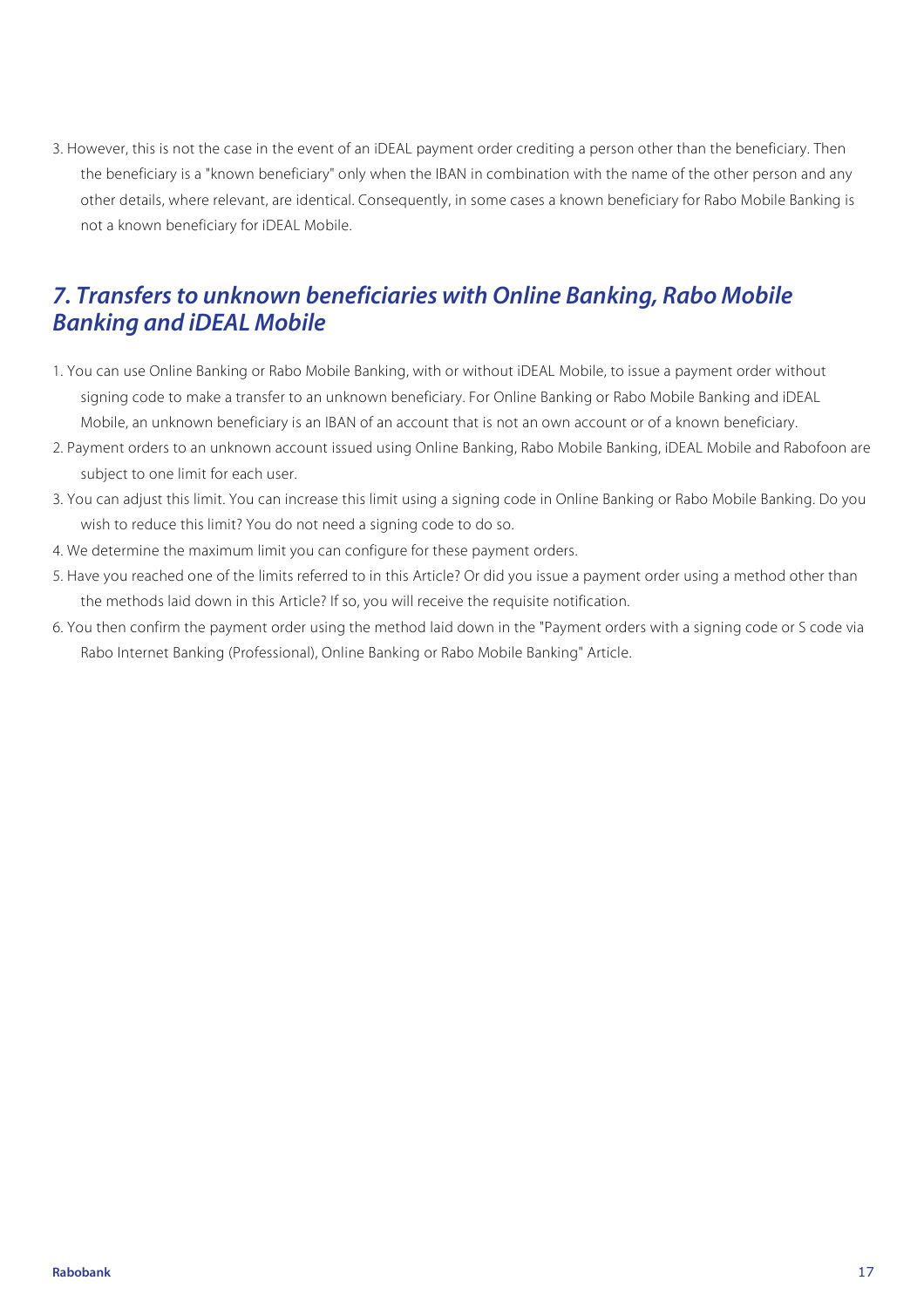## Tarieven zakelijk *Per 1 januari 2015* Section 6 Extra facilities in specific online services

## *1. Multibanking*

This article only applies to you if you make use of the Multibanking module.

### **What do we mean by specific words relating to Multibanking?**

| ASB (Account Servicing Bank) | a financial institution designated by us to which you can issue Multibanking Orders and from<br>which you can receive Multibanking information. |
|------------------------------|-------------------------------------------------------------------------------------------------------------------------------------------------|
| ICM account                  | the account you hold with the ASB which has been accepted by us.                                                                                |
| Multibanking order           | the order you issue to us to use Multibanking to send a SWIFT MT101 message to the ASB.                                                         |
| Multibanking information     | information we provide you using Multibanking. This information is based on information we<br>receive from the ASB in a SWIFT MT94X message.    |
| SWIFT message                | a message we send using SWIFT* or the message sent by the ASB.                                                                                  |

\* (Society for Worldwide Interbank Financial Telecommunication ("SWIFT") SCRL, a cooperative society under Belgian law with its registered office in Belgium).

### **What can I do with Multibanking?**

- 1. You can use Multibanking to issue orders to the ASB and receive information from the ASB. Multibanking orders are not payment orders for us.
- 2. Only Multibanking orders that have been agreed between you and us may be issued to the ASB.
- 3. We send you Multibanking information solely in the form of SWIFT MT94x messages as sent by the ASB that has been agreed between you and us.
- 4. Information about all the other Multibanking features is available in the manual and on the website. The manual contains information including the following:
- a. the time at which a Multibanking order or Multibanking information is deemed to have been received by our system;
- b. the manner in which we confirm receipt to you;
- c. the deadline for the receipt of a Multibanking order or Multibanking information;
- d. what we do or the procedure that is followed when we receive a Multibanking order or Multibanking information after the deadline or on a day that is not a working day;
- e. how we convert a Multibanking order into a SWIFT MT101 message and send the message to the ASB's SWIFT address.
- 5. We may modify the Multibanking features at any required time. We will inform you of the nature of the modifications via the website or in some other manner.

### **What are my responsibilities when I use Multibanking?**

1. The legal and other consequences of SWIFT MT101 messages that we send pursuant to your Multibanking order to the ASB;

2. All the ASB's acts and omissions in connection with your Multibanking order in SWIFT MT101 messages;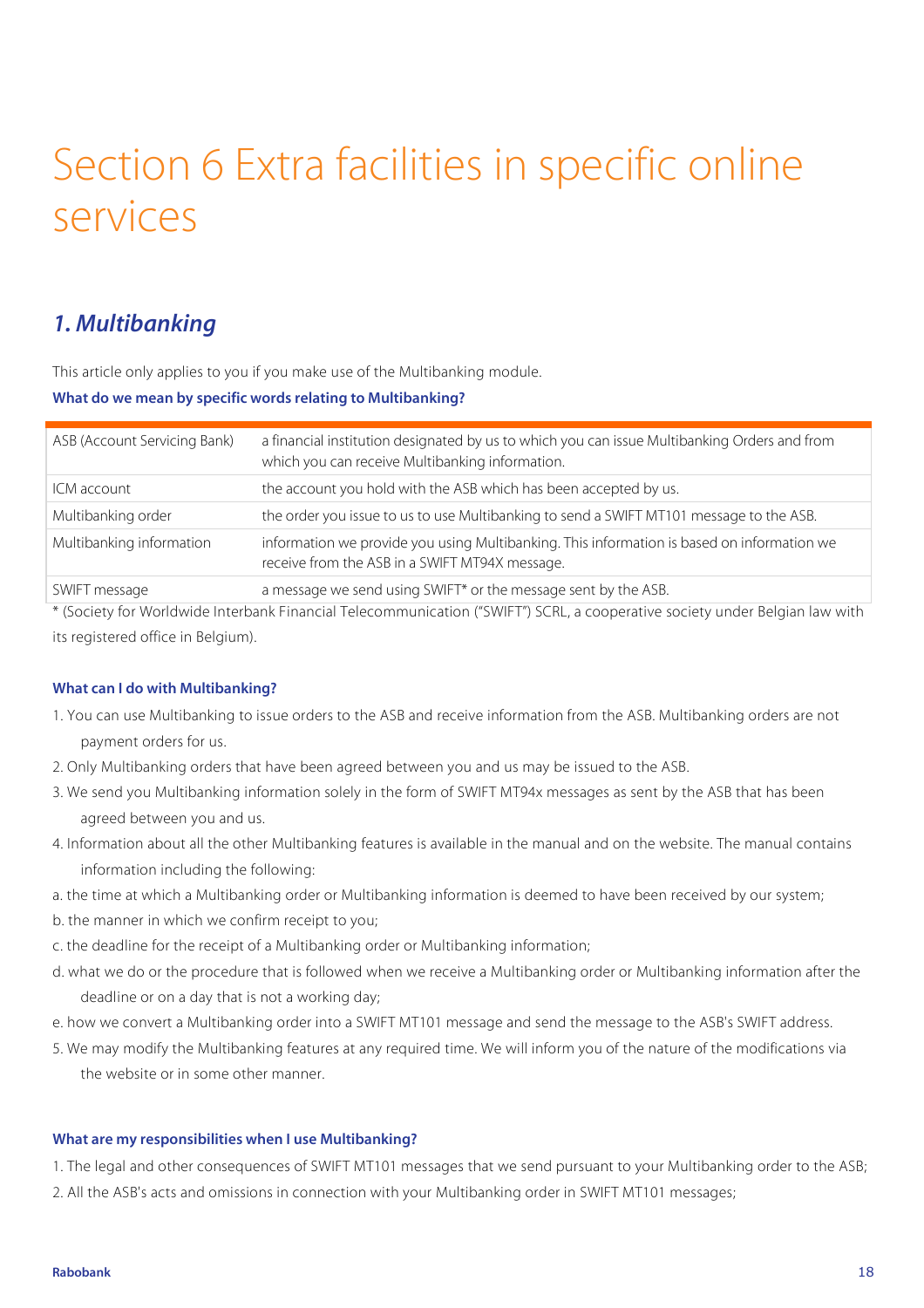- .<br>3. All the ASB's SWIFT MT94X messages sent to us. The ASB must also send these messages in time and the messages must be complete;
- 4. The accuracy of the details you enter in the Multibanking order;
- 5. You need to reach agreements with the ASB on the consequences of Multibanking orders that we send to the ASB via a SWIFT MT101 message. We are not a party to these agreements and we are not responsible or liable for compliance with the agreements reached between you and the ASB.
- We may terminate your use of Multibanking for the ASB that has been agreed between you and us. We will inform you accordingly.

### *2. Accounting software link*

This Article is applicable to you solely when you make use of a link to an accounting software

1. What do we mean by an "accounting software link"? This refers to a link you create between RIB Pro and your accounting software.

2. You create this link to your accounting software at your expense and risk.

3. We may determine the date on which the accounting software link that you have requested is enabled. We are also entitled to specify that you may not use your accounting software link with specific accounts.

4. Information about the requirements to be met by the accounting software link and the accounting software is available on the website. This information also gives a full explanation of the applications of the accounting software link and how the link works.

5. The manual also contains information including the following:

a. The procedure you must follow to request an accounting software link and how you can have the link modified or terminated.

b. The requirements to be met by the accounting software.

- c. The features and principle of the accounting link.
- 6. What can I do with the accounting software link?

a. You can import individual and batches of payment orders and direct debit orders from your accounting software to RIB (Pro),

b. You can automatically send data about your transactions from RIB (Pro) to your accounting software, which can then read in and process the data.

c. However, you need to bear in mind that the aforementioned data is sent via the supplier of your accounting software.

7. When you stop using your accounting software then you must also terminate the accounting software link. If you do not do so, the data will continue to be sent via your supplier.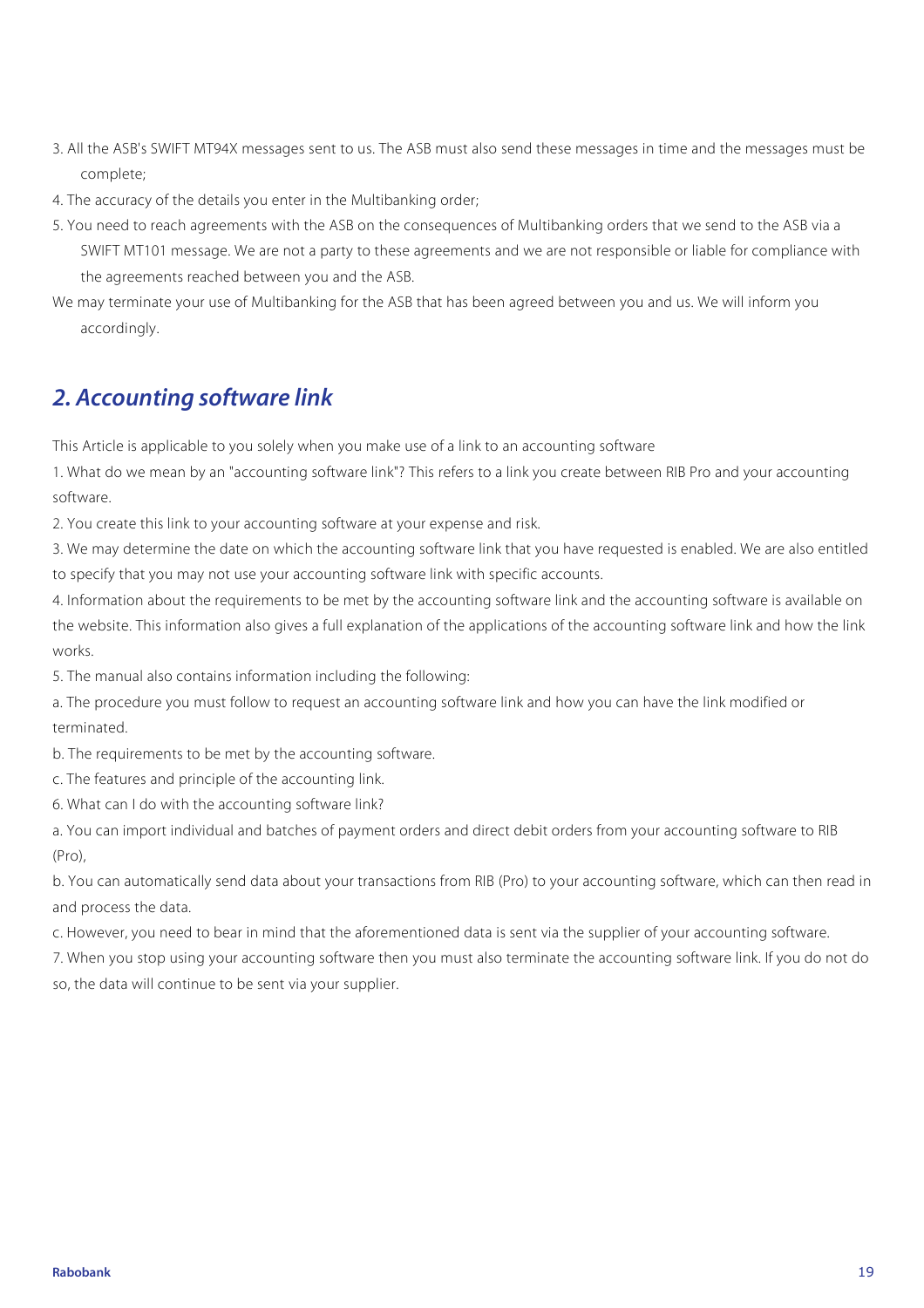# Tarieven zakelijk *Per 1 januari 2015* Section 7 End of the agreement

## *1. Termination of the agreement*

- 1. You may terminate the agreement at any required time. You can terminate the agreement by giving us notice. The agreement is terminated after a one-month notice period which begins at the time that we receive your notice. The agreement is terminated on the expiry of this notice period.
- 2. We may terminate the agreement at any required time. Termination is governed by a one-month notice period. The agreement is terminated on the expiry of this notice period.

## *2. Right of suspension*

- 1. Once the agreement has been terminated we are entitled to suspend the use of all online services. You will then no longer be able to conduct any banking or other business using an online service.
- 2. We are also entitled to suspend the use of the online services when you fail to fulfil an obligation to us, or when permitted by law or in exceptional circumstances.
- 3. What is an exceptional circumstance that grants us the entitlement to suspend the online services? When, for example:
- a. We doubt whether you may use the online service.
- b. When we doubt whether a valid order has been sent via the online service.
- c. When threatening circumstances arise, such when there is a possibility that sanctions could be introduced by another country.

### *3. Termination*

### **We are entitled to terminate the agreement with immediate effect and without being required to notify you in advance in the following situations.**

- 1. You are declared insolvent.
- 2. You are granted suspension of payments.
- 3. A statutory debt rescheduling scheme is declared applicable to you.
- 4. An insolvency scheme is declared applicable to you.
- 5. An application is submitted for one of the following grounds.

All the above is also applicable to comparable legal facts and circumstances under foreign or international law.

### **We are entitled to terminate the agreement in the following situations, when we shall notify you in advance to the extent that this is feasible.**

1. You fail to fulfil one or more of the following obligations, or it is foreseeable that you will not fulfil the obligation or obligations:

a. an obligation arising from the agreement;

#### **Rabobank** 20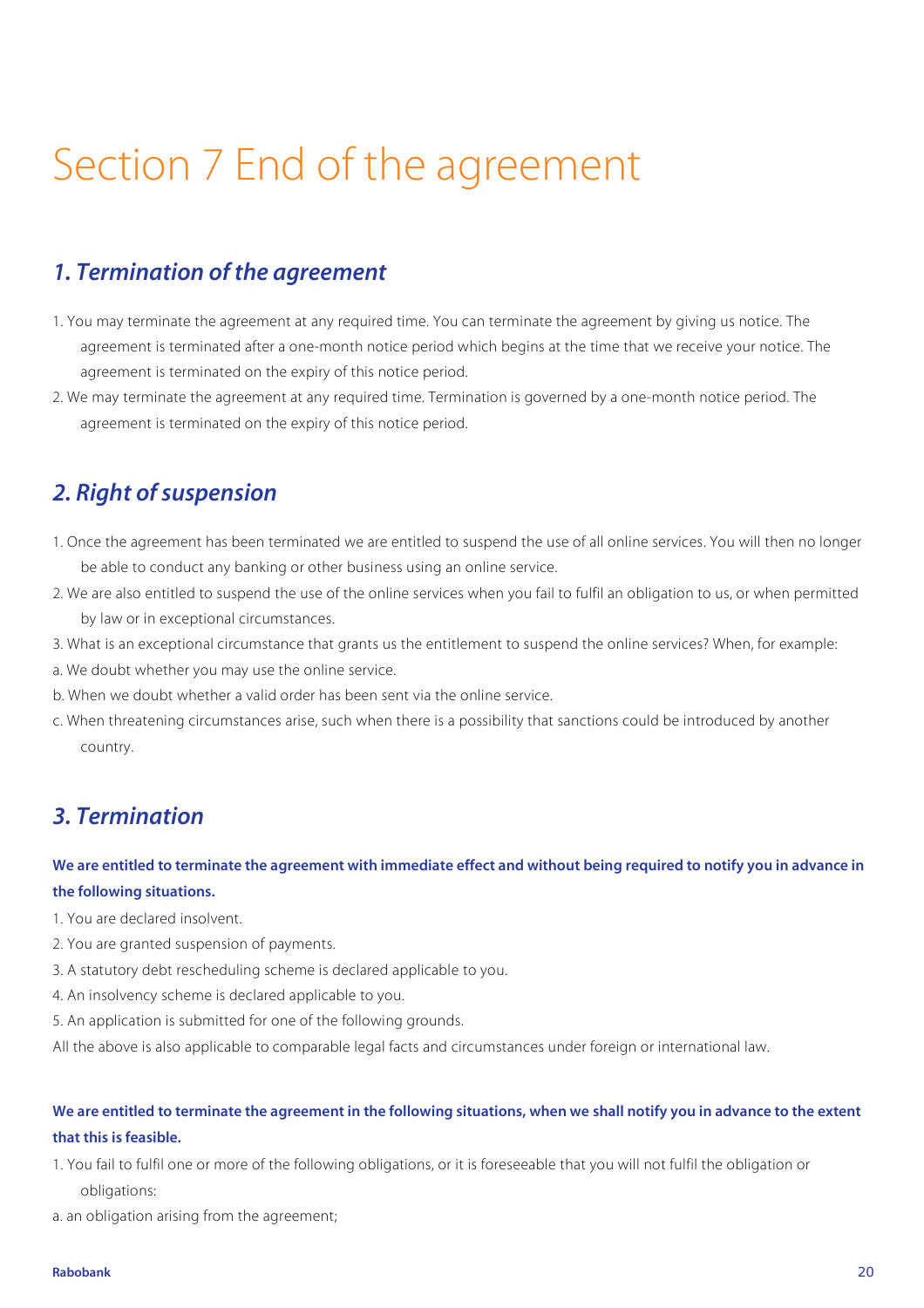Tangler and *Per 1 januari 2015* b. another obligation to us;

c. an obligation arising from the agreement to a third party when that agreement is in connection with an online service. When you notify us that you will no longer be able to fulfil your obligations then this is always deemed to constitute

"foreseeable" as referred to above.

- 2. An event occurs that is detrimental to our business relationship with you or to our integrity or reputation. For example:
- a. You act in contravention of the applicable legislation and regulations.
- b. When we are unable to comply with the legislation and regulations governing us due to our business relationship with you or because of your acts or missions.
- c. When we are of the opinion that our business relationship poses risks to the integrity or the reputation of the financial sector or of our organization.
- d. When your "ultimate beneficial owner" (a legal term) poses risks to the integrity or the reputation of the financial sector or of our organization.
- 3. Another event occurs that is specified as a ground for termination. This can be specified in the agreement, these General

Terms and Conditions or in other terms and conditions governing the agreement.

a. Circumstances relating to you or your profession or company:

your death, you are presumed dead or you are missing;

you are placed under guardianship or your assets are placed under administration or a petition to do so is filed on your behalf; all or part of your assets are attached, or some other form of recovery from your assets is sought;

you lose or gain legal personality;

a decision is taken for your dissolution or liquidation;

you relocate all or part of your business or professional activities to another country;

you leave the country where you resided or were domiciled;

you no longer have a known residence, abode or domicile;

an approval or a permit, exemption or dispensation is lacking, has expired or has been withdrawn, or acts are performed that contravene the associated conditions;

the activities or nature of your profession or business are undergoing material changes;

all or part of your profession or business is being wound down;

you have been suspended, disqualified or dismissed from the performance of your duties or the practice of your profession, or this is conceivable;

all or some of the shares in your capital are being transferred to another party, or there is an intention to transfer those shares; there is a change in (i) the control over you or (ii) your management, or there is an intention to make such a change. The

change under (i) refers to the direct or indirect loss or acquisition of the control or actual control by a natural or legal person or group of natural or legal persons. This group of natural or legal persons then acts jointly on the basis of a mutual arrangement or relationship. This can, for example, be a shareholders' agreement.

All the above is also applicable to legal facts and circumstances under foreign legal systems that are comparable to the above. b. You have submitted incorrect or unlawful information or made incorrect or unlawful statements:

you have submitted incorrect or incomplete information to us or to others;

you have withheld, destroyed or manipulated information or other facts that could result in loss for us;

you have made an incorrect statement in the agreement, these General Terms and Conditions or in other terms and conditions governing the agreement.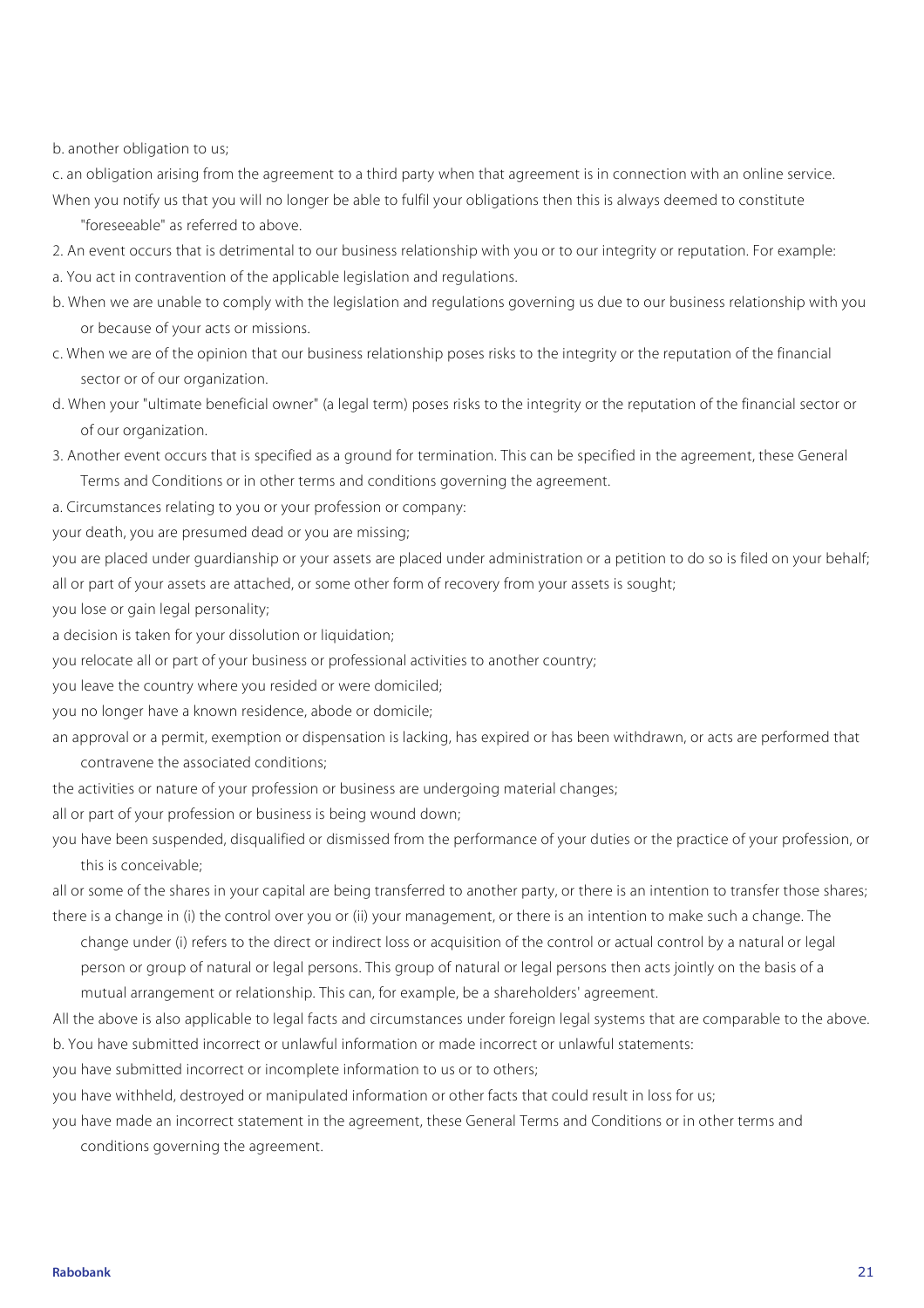## Tarieven zakelijk *Per 1 januari 2015 4. Consequences of the termination of the agreement/online service*

- 1. On the termination of an online service you no longer have access to the information that we provide you or have provided to you via an online service, such as the information in an online service and the inbox of the service. You must take measures, in advance, to ensure that you can always consult the information you need by other means.
- 2. Is the agreement or is an online service being terminated? If so, we are not obliged to perform legal or other acts for which you have issued an order: scheduled payment orders, for example, will no longer be performed after the termination of the online service.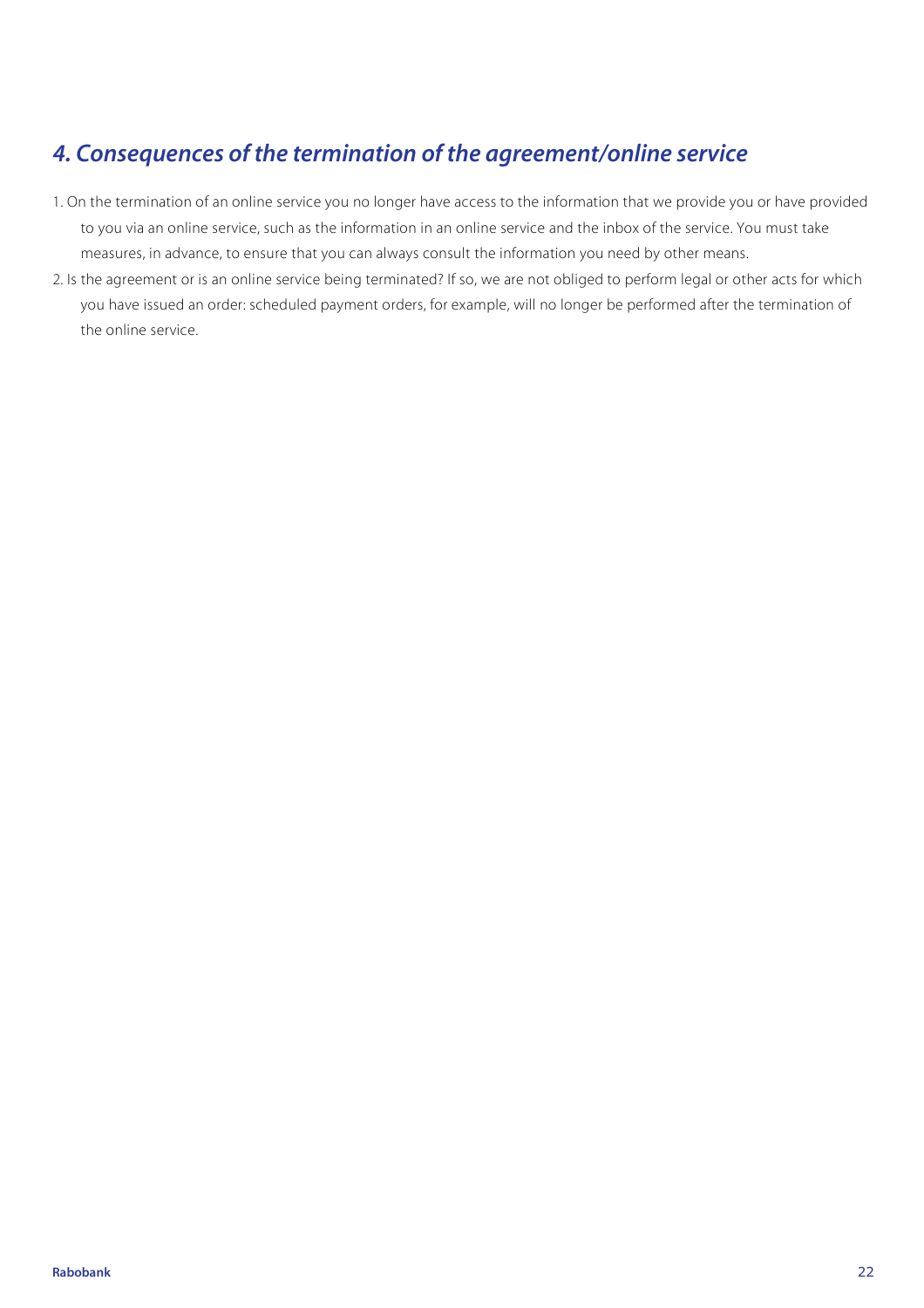# Tarieven zakelijk *Per 1 januari 2015* Section 8 Which other agreements do we make with you?

### *1. Fees*

- 1. We may charge you fees for the provision of access to and/or the use of an online service, appliance and/or card. We may also charge fees for legal and other acts performed by you using an online service. The fees are listed on the website's fee tab.
- 2. We may adjust these fees, when we will notify you of the adjustments at least 30 days before the new fees enter into effect. We will inform you, for example, by means of an announcement on the website or a notification to your Messages

### *2. Information*

### **We provide you with information including the following:**

- 1. The use of an online service or other services and bank services as determined by us. We may provide you this information solely via an online service.
- 2. We determine how long information remains available in an online service. You must ensure that you can always consult the information by other means, for example by printing the information or downloading and saving the information to your hard disk.

### **Check information as soon as possible**

- 1. We recommend that you check your Messages for information at least once a day. You must in any case check your Messages at least once every 7 days.
- 2. Or more frequently when there is cause to do so or when we have agreed this with you.
- 3. Do you wish to receive an alert when a new message has been received? If so, you can configure the receipt of an alert. More information is available on the website.
- 4. Do you see that new information is available? If so, you must check it immediately.
- 5. Is the information incorrect? Or do you suspect that the information is incomplete? If so, you must notify us immediately.

### **To whom are we entitled to provide information?**

We are at all times entitled to provide all information about you, the agreement, the accounts, the users and other rights associated with the agreements to:

- 1. national, foreign or international authorities, and
- 2. other divisions of Rabobank Group, for the purposes of efficient operations. This can relate, for example, to:
- a. ensuring that we can fulfil the agreements we have reached with you,
- b. maintaining the maximum efficiency of our operations (for example, our client acceptance policy at group level, etc.), c. provide you the best possible advice, and,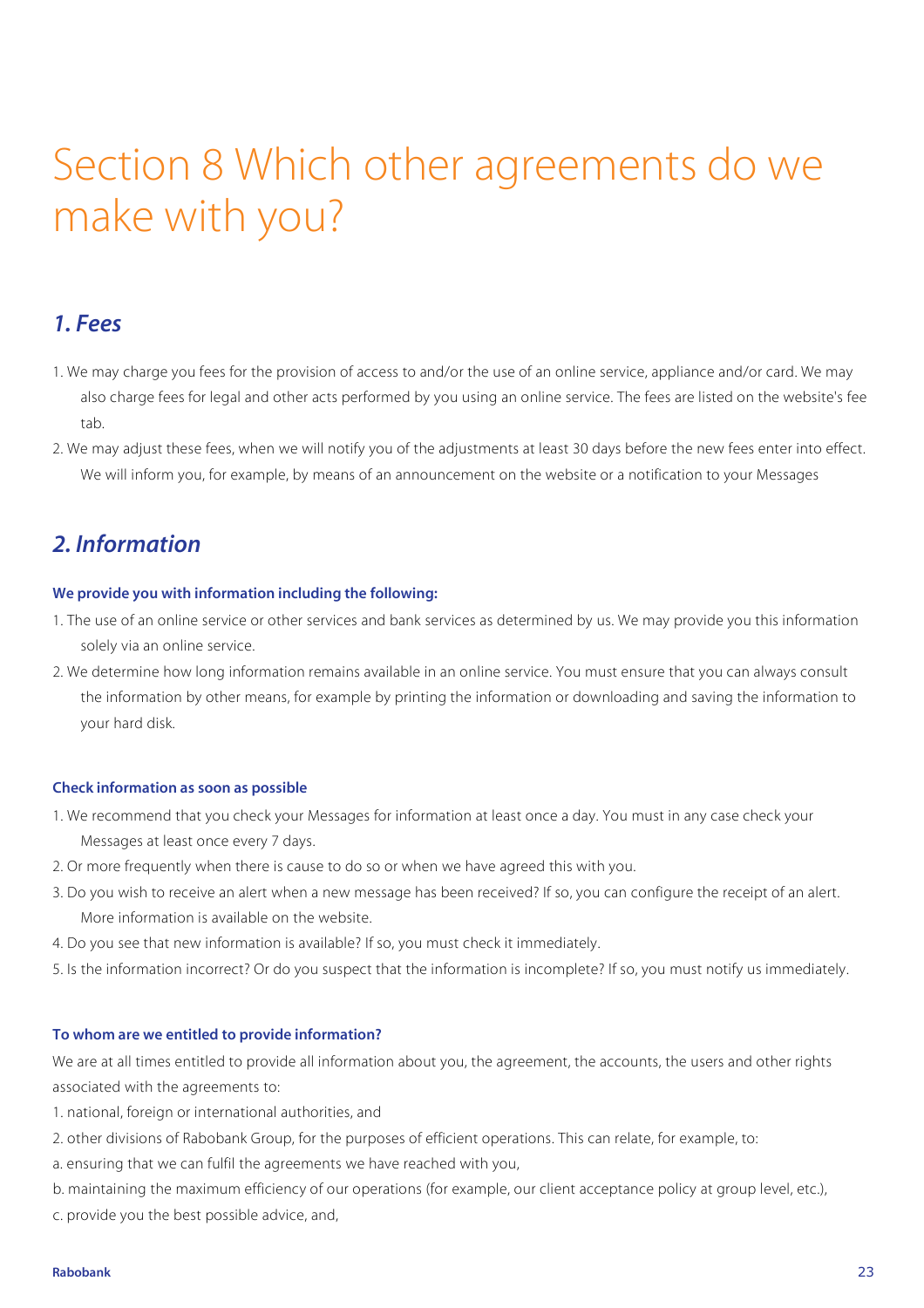- d. ensuring that the financial sector is secure and reliable.<br>d. ensuring that the financial sector is secure and reliable.
- 3. We are also entitled to provide all information about you to our legal successor.

#### **Personal data**

- 1. We process your personal data. Our Privacy Statement explains how we and other divisions in our group use your personal data. The Privacy Statement is available on our website.
- 2. We may also process your personal and other data and payment order data abroad, or arrange for their processing abroad.

### *3. Our retention of data*

- 1. We may, for security and other reasons, collect and retain supplementary historical and other data about your payment transactions. We may also retain historical and other data on the use of the Internet, such as IP addresses, equipment such as your PC or mobile phone, software and sessions with our systems.
- 2. We use this information to improve banking security and to tailor the use of the Internet and the services as closely as possible to your needs.
- 3. We may request you to provide supplementary information about equipment and devices, for example about your provider, SIM card or use of apps or the GPS data from devices and other equipment. We make use of GPS data solely after the statutory regulations governing the use of this data are complied with. We may make use of all this supplementary information to prevent, detect and combat misuse of payment transaction systems. Within this context we may also exchange this information with other parties, such as banks or public and private investigation agencies and third parties, that we call in to further secure Internet traffic.

### *4. Liability and loss*

- 1. Are we liable to you? If so, our liability is limited to any direct loss you incur. We do not, in principle, compensate indirect loss. "Direct loss" is understood to mean exclusively:
- a. the fees and interests you unduly paid, and
- b. interest we should have paid you in the situation in which we had fulfilled our obligations.
- 2. We are not liable for indirect loss, for example for lost profit, loss due to business interruption or consequential loss.
- 3. We are never liable for direct or indirect loss incurred as a result of:
- a. malfunctions or errors in:

infrastructure (such as such as power supplies), or

telecommunications connections (such as connections for mobile and landline phones and for mobile and other Internet connections), or

equipment, appliances and/or software of the bank or third parties, unless caused by gross negligence or intent on our part.

- b. a measure taken by any national, foreign or international authority;
- c. a measure taken by a supervisory authority;
- d. industrial action at third parties or in our organisation.
- 4. Have we called on the services of third parties in connection with the performance of the agreement? And did we select these third parties with due care? If so, we are not liable for the acts and omissions of these third parties.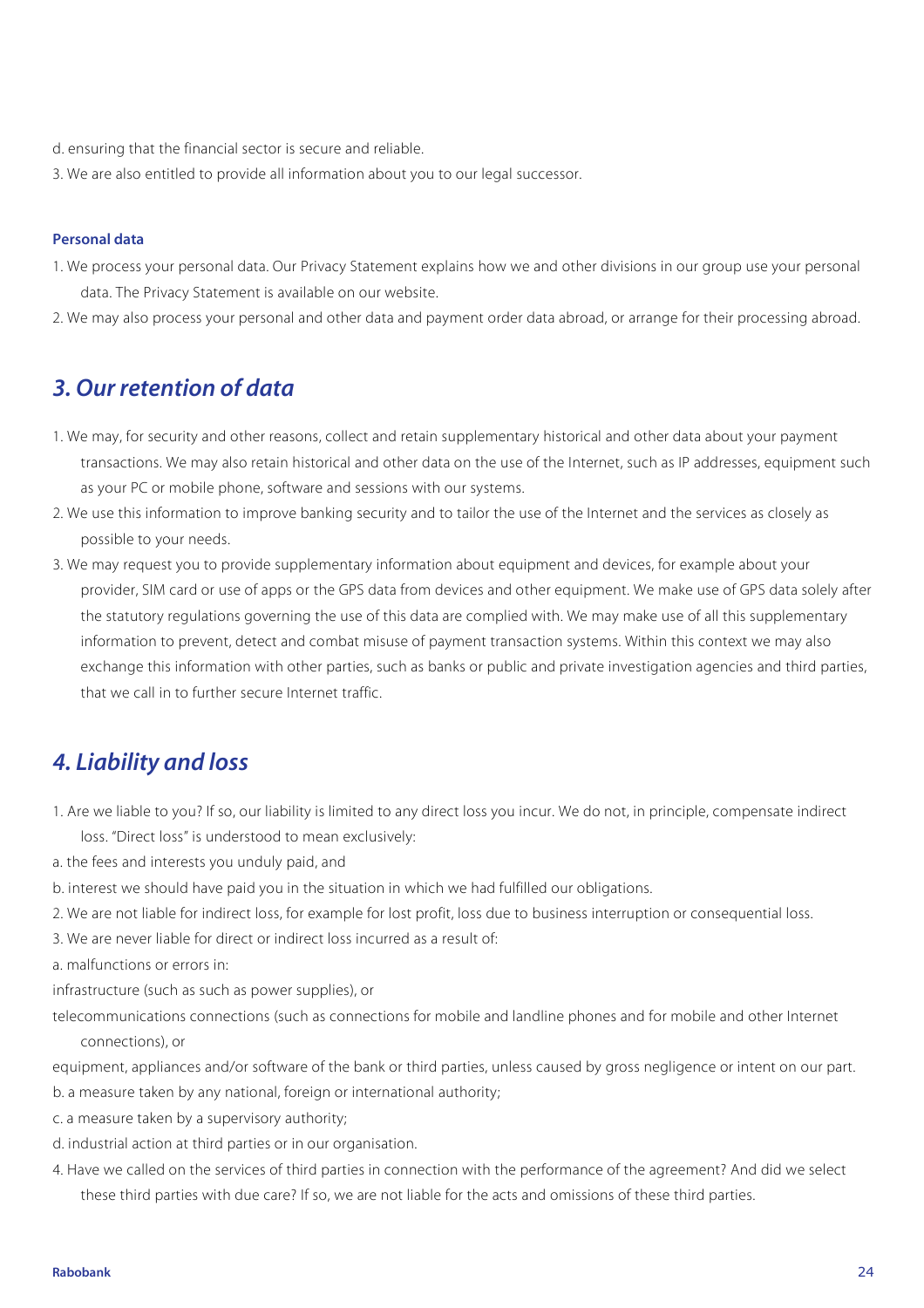### *5. Proof*

Our administrative records constitute conclusive evidence against you. This is also applicable to the administrative records of the third parties we have called in.

### *6. Which articles of the Dutch Civil Code are not applicable?*

1. The following articles of the Dutch Civil Code are not applicable to the agreement and the General Terms and Conditions:

- a. articles 516 to 519 inclusive, 520, first paragraph, 522, second paragraph, second sentence, and third paragraph, 527, 529 to 531 inclusive, 534, 543, 544 and 545 of Book 7 of the Dutch Civil Code.
- 2. The regulations based on Title III of the directive as referred to in Article 514 of Book 7 of the Dutch Civil Code are also inapplicable.

### *7. What happens in the event of a merger, demerger or contract takeover?*

- 1. We may enter into a legal merger or demerger. Should we do so, then each of our legal successors may independently and in their entirety:
- a. exercise all rights and powers over you, and
- b. fulfil all our obligations to you.
- 2. We may then transfer all the legal relationship(s) with you and the associated ancillary and other rights to another party, either in whole or in part. This is referred to as contract takeover. You may not transfer your legal relationship with us.
- 3. In the event of contract takeover each of our legal successors may with respect to these legal relationships independently and in their entirety:
- a. exercise all rights and powers over you, and
- b. fulfil all our obligations to you.
- 4. In signing this agreement, you concur with any future contract takeover.

### *8. Amendments to the General Terms and Conditions and/or the agreement*

- 1. We may amend, supplement or replace the General Terms and Conditions. Should we do so we shall notify you at least 30 days in advance, in writing and/or online.
- 2. We can replace any provision of this agreement that is invalid or is no longer valid with a valid provision. The invalidity of a provision has no consequences for the other provisions of the agreement or General Terms and Conditions.
- 3. We may reach agreement with you on our amendment of sections of the agreement. Should we do so, then this will not result in the creation of a new agreement.